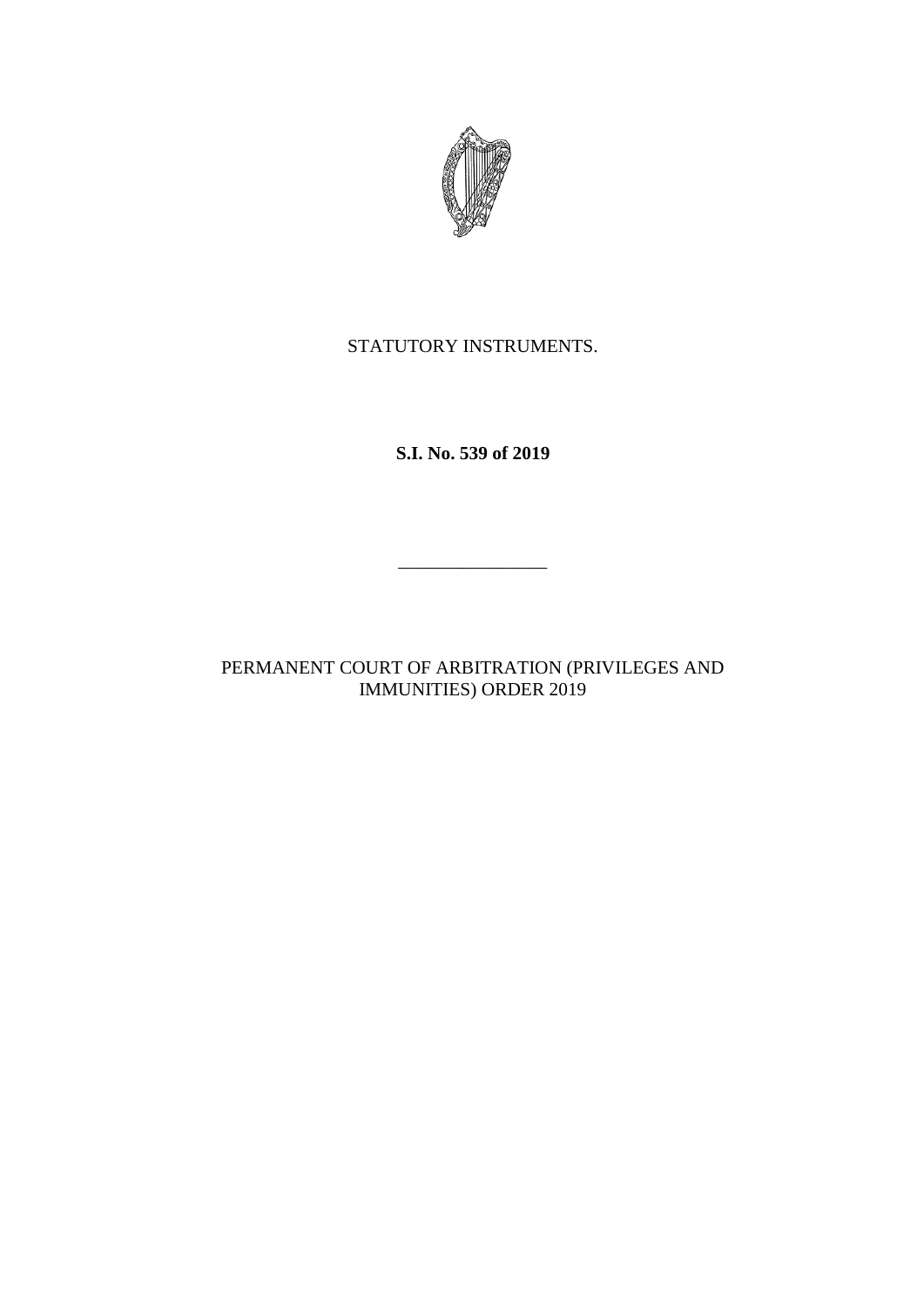# S.I. No. 539 of 2019

Permanent Court of Arbitration (Privileges and Immunities) Order 2019

WHEREAS it is enacted by section 42A (amended by section 6 of the Diplomatic Relations (Miscellaneous Provisions) Act 2017 (No. 33 of 2017)) of the Diplomatic Relations and Immunities Act 1967 (No. 8 of 1967) that the Government may by order make provision to enable -

- (a) international organisations, communities or bodies, their institutions or organs and their property, and
- (b) persons,

to have and enjoy in the State any inviolability, exemptions, facilities, immunities, privileges or rights equivalent or having like effect to those conferred upon, or afforded in relation to, sending states, missions or international organisations under the Vienna Convention, the Convention on the Privileges and Immunities of the United Nations, or the Convention on the Privileges and Immunities of the Specialised Agencies or any other international agreement scheduled to the Diplomatic Relations and Immunities Act 1967 provided for in relation to them by an international agreement or arrangement to which the State or the Government is or intends to become a party;

AND WHEREAS the Permanent Court of Arbitration is such an international organisation, community or body and the Host Country Agreement between the Government of Ireland and the Permanent Court of Arbitration signed at Dublin on 5 March 2019 is such an agreement;

NOW, the Government, in exercise of the powers conferred on them by the said section 42A, hereby order as follows:

1. This Order may be cited as the Permanent Court of Arbitration (Privileges and Immunities) Order 2019.

2. The Host Country Agreement (the text of which is, for convenience of reference, set out in the Schedule) shall apply for the purposes of section 42A (amended by section 6 of the Diplomatic Relations (Miscellaneous Provisions) Act 2017 (No. 33 of 2017)) of the Diplomatic Relations and Immunities Act 1967 (No. 8 of 1967).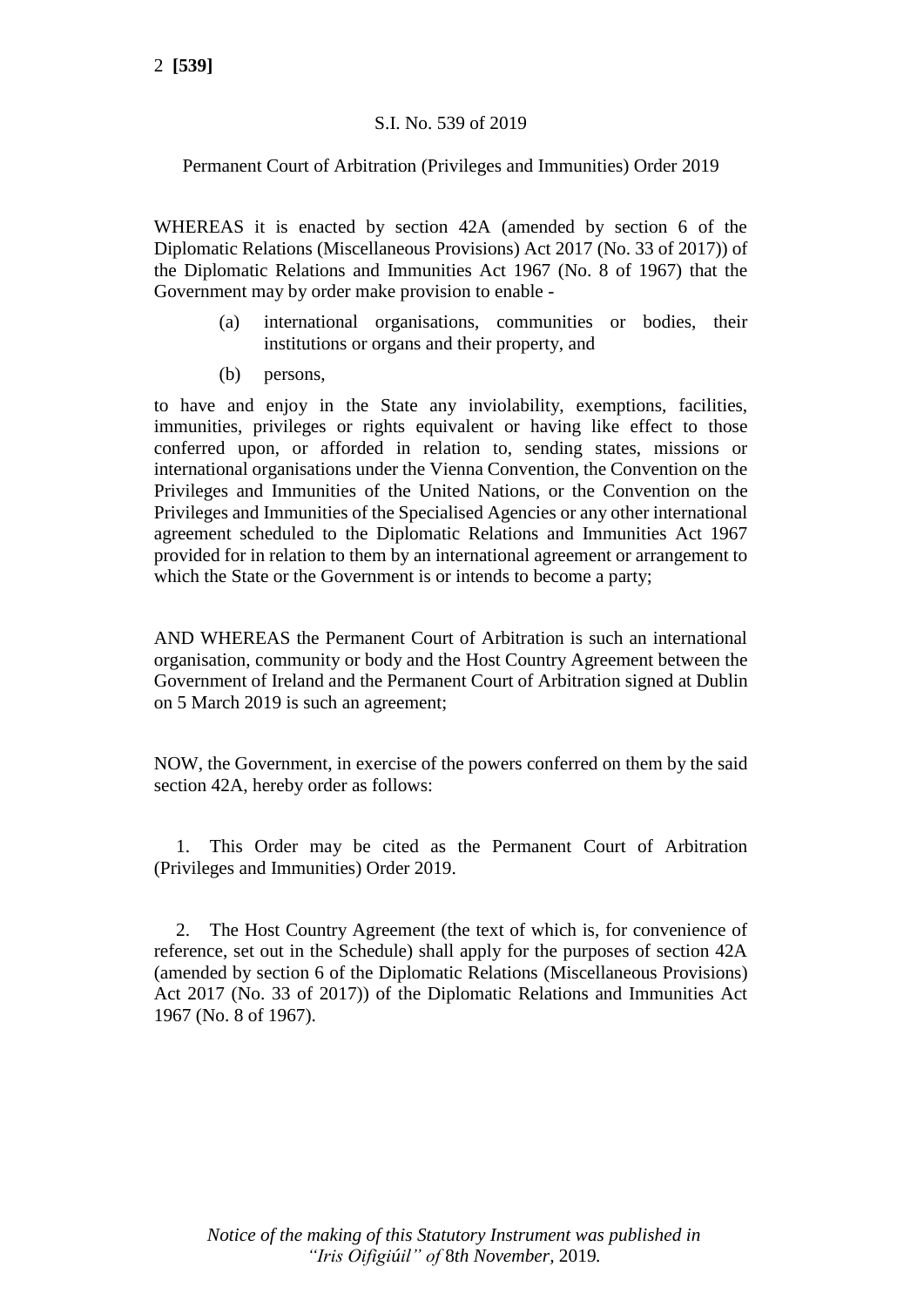#### **SCHEDULE**

# **Host Country Agreement between the Government of Ireland and the Permanent Court of Arbitration**

# **THE GOVERNMENT OF IRELAND AND THE PERMANENT COURT OF ARBITRATION;**

#### **CONSIDERING THAT:**

International arbitration is a preferred means for the peaceful resolution of international disputes;

The Permanent Court of Arbitration was established by the 1899 Convention for the Pacific Settlement of International Disputes (the "1899 Convention") at the first Hague Peace Conference, which was convened "with the object of seeking the most objective means of ensuring to all peoples the benefits of a real and lasting peace";

The 1899 Convention was revised by the 1907 Convention for the Pacific Settlement of International Disputes (the "1907 Convention"), adopted at the second Hague Peace Conference;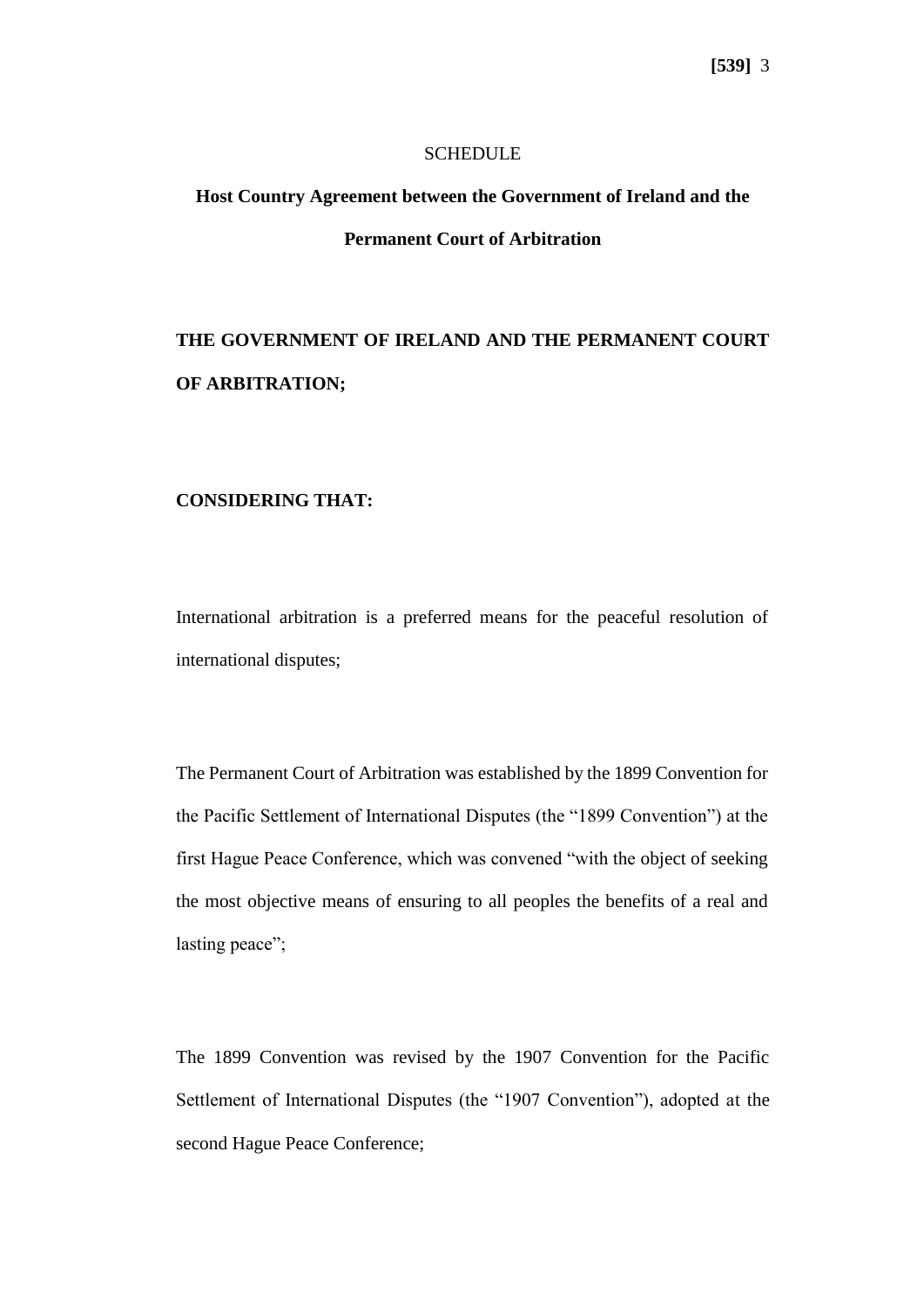In the 1899 and 1907 Conventions, the Contracting Parties undertook to maintain the Permanent Court of Arbitration accessible at all times, as a global institution for the settlement of international disputes through third-party intervention;

To further the objectives of the 1899 and 1907 Conventions, it is material that Member States in all regions of the world enjoy access to international dispute resolution services provided by the Permanent Court of Arbitration;

Ireland is a Contracting Party to the 1907 Convention, and the Secretary-General of the Permanent Court of Arbitration has invited Ireland to become a host country for arbitration, mediation, conciliation, and fact-finding commissions of inquiry administered by the Permanent Court of Arbitration; and

The Government of Ireland has accepted the invitation of the Secretary-General of the Permanent Court of Arbitration;

#### **HAVE AGREED AS FOLLOWS:**

*Article 1 – Definitions*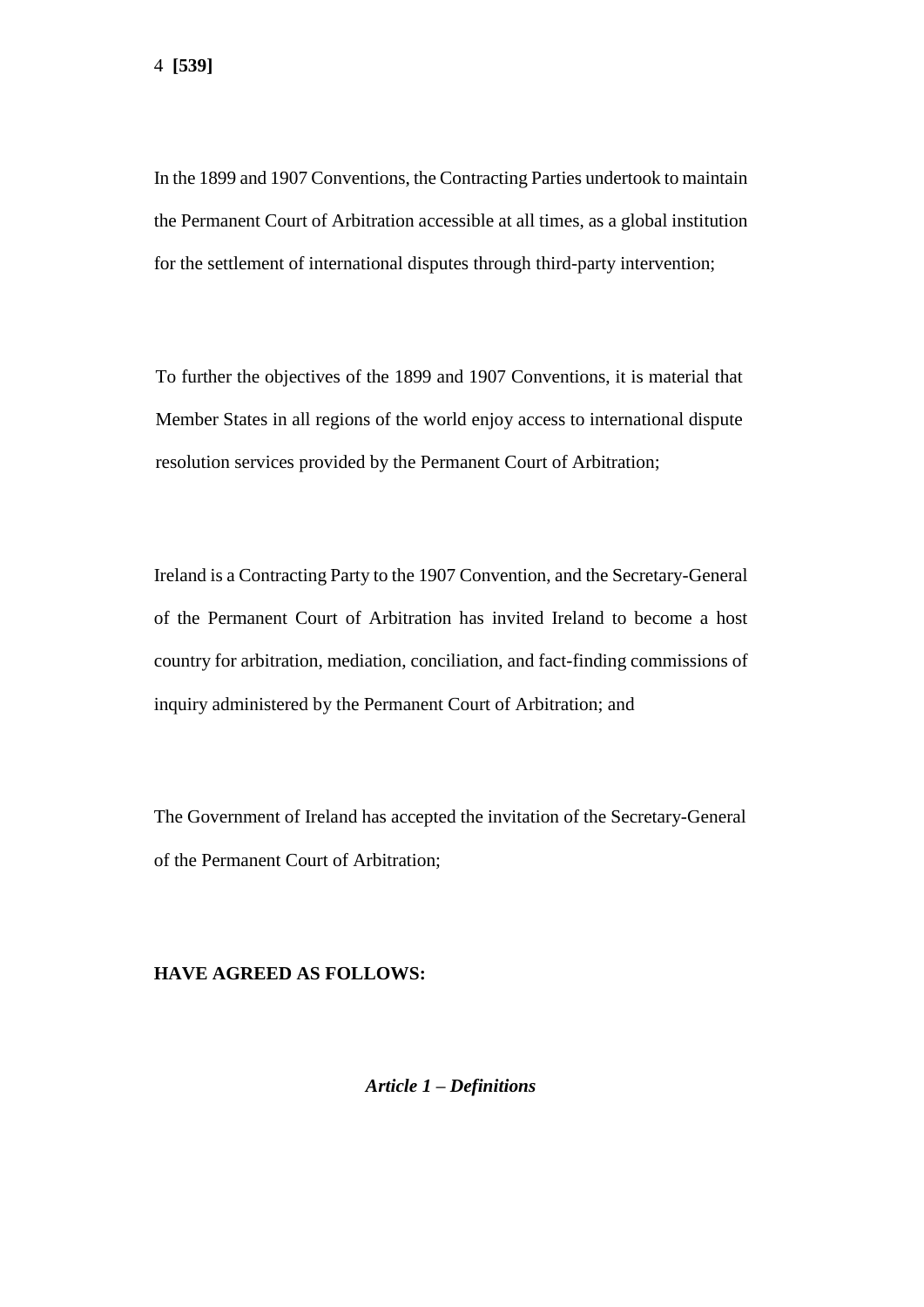For the purposes of the present Agreement:

**"**Government" shall mean the Government of Ireland;

"Department of Foreign Affairs and Trade" shall mean the Department of Foreign Affairs and Trade of Ireland;

"Permanent Court of Arbitration" or "PCA" shall mean the Permanent Court of Arbitration, based in The Hague;

"International Bureau" shall mean the International Bureau of the Permanent Court of Arbitration;

"Secretary-General" shall mean the head of the International Bureau;

"Officials of the PCA" shall mean the Secretary-General and all members of the staff of the International Bureau;

"PCA Proceedings" shall mean any dispute resolution proceedings administered by or under the auspices of the PCA, whether or not pursuant to the 1899 or 1907 Convention or any of the PCA's optional rules of procedure;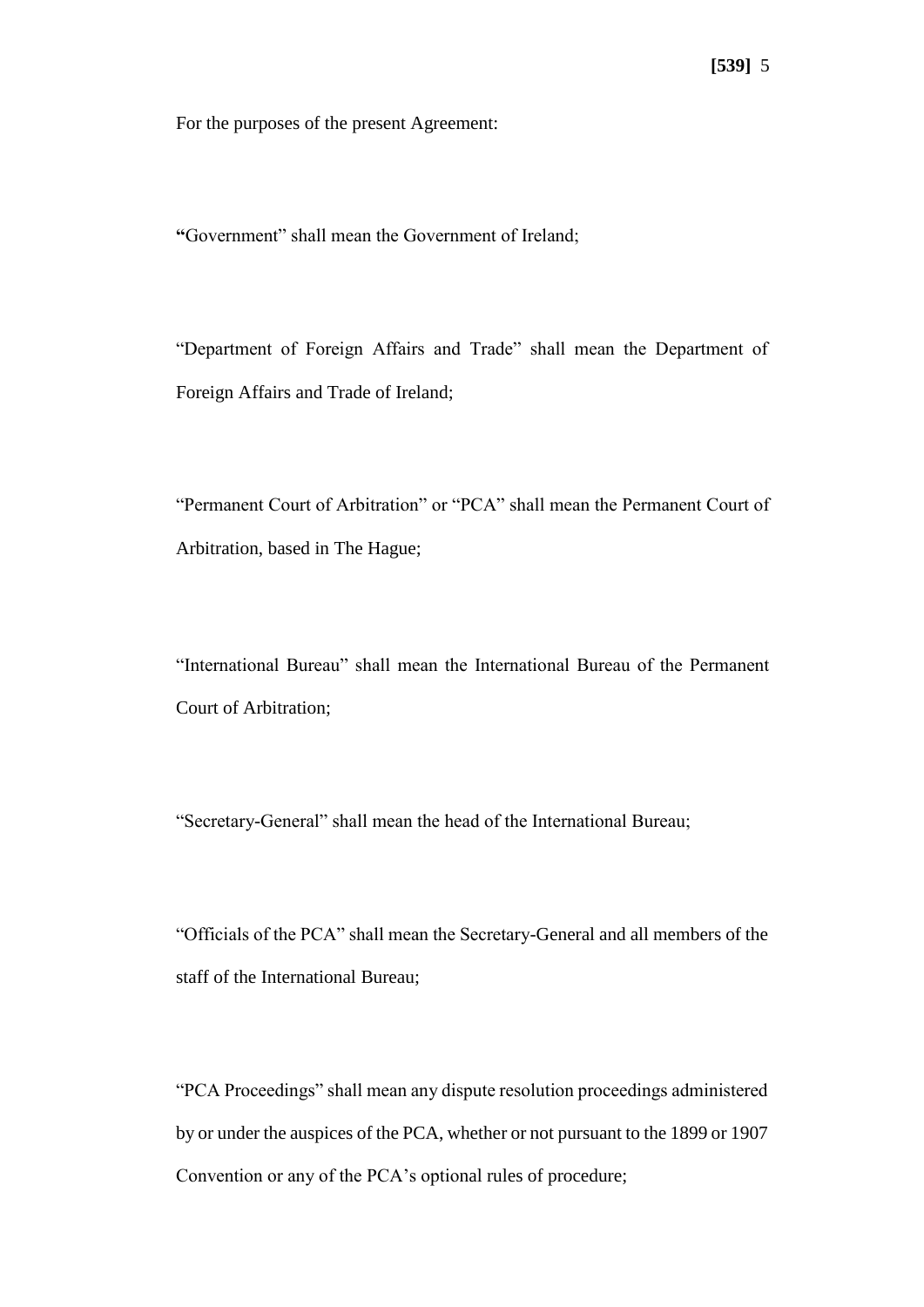"PCA Adjudicator" shall mean any arbitrator, mediator, conciliator, or member of a commission of inquiry taking part in a hearing, meeting, or other activity in relation to PCA Proceedings;

"Participant in Proceedings" shall mean any counsel, party, agent, or other party representative, witness, expert, as well as any interpreters, translators, or court reporters taking part in a hearing, meeting, or other activity in relation to PCA Proceedings;

"PCA Meeting" shall mean any meeting, including hearings in the context of PCA Proceedings and conferences, convened by the PCA;

"Personnel of the Government" shall mean any person assigned by the Government to assist in the conduct of any PCA Proceedings or PCA Meeting in Ireland;

"Members of their Family" shall mean spouse or the person living together as spouse, and relatives dependent on them;

"1961 Vienna Convention" shall mean the Vienna Convention on Diplomatic Relations, adopted at Vienna on 18 April 1961;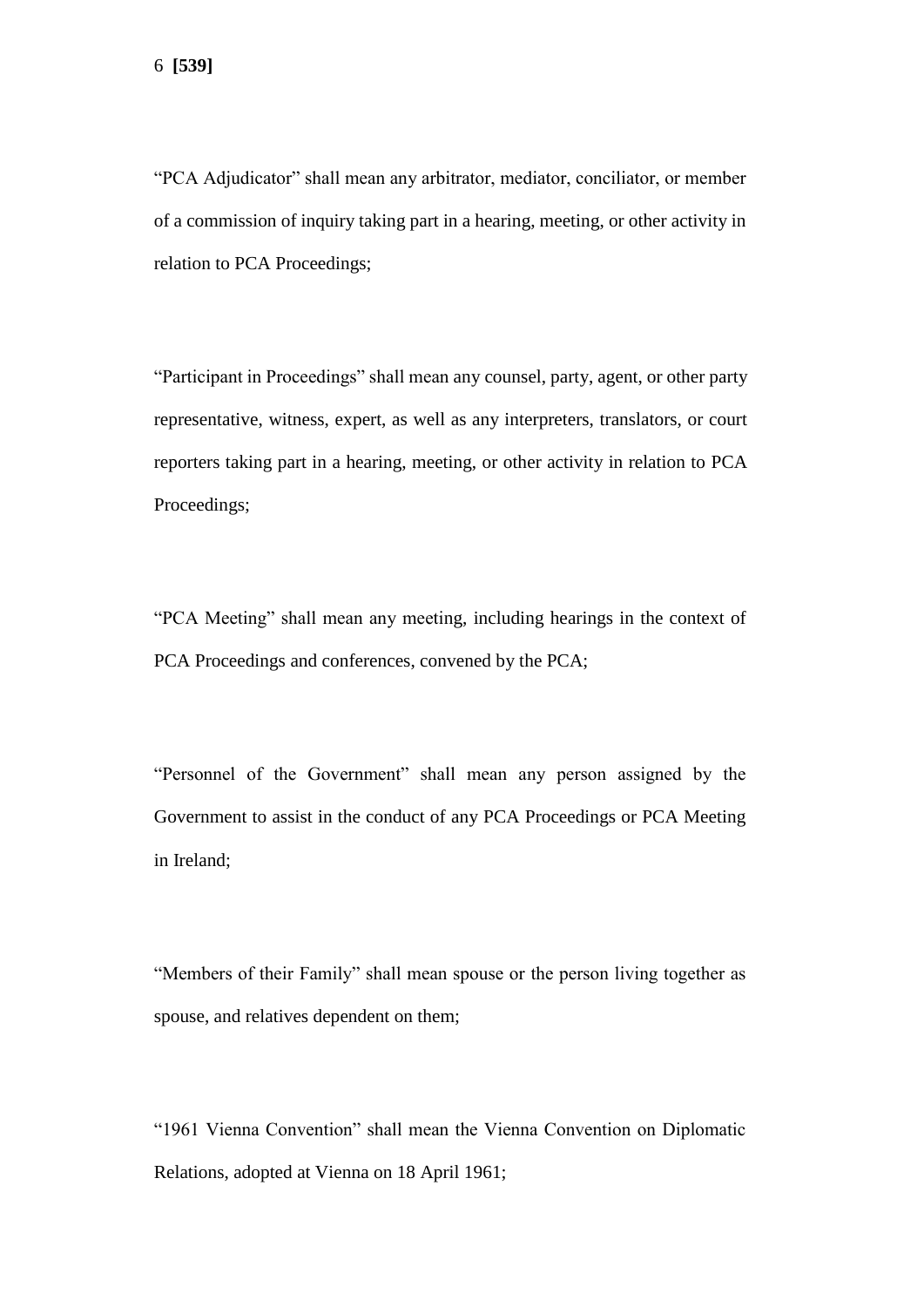"UN Convention" shall mean the Convention on the Privileges and Immunities of the United Nations, adopted by the General Assembly of the United Nations on 13 February 1946; and

"Appropriate Authority", within the meaning of Article 11 of this Agreement, shall mean such State, municipal, or other authorities of Ireland as may be appropriate in the context of the relevant provisions of this Agreement and in accordance with the laws and customs applicable in Ireland.

### *Article 2 – Legal Capacity*

The Permanent Court of Arbitration shall have in Irish law the legal capacity of a body corporate.

#### *Article 3 – Cooperation*

(1) Ireland shall be a host country for the PCA. As a host country, Ireland shall strive to facilitate the work of the PCA in the peaceful resolution of international disputes through arbitration, mediation, conciliation, and fact-finding commissions of inquiry and in providing other appropriate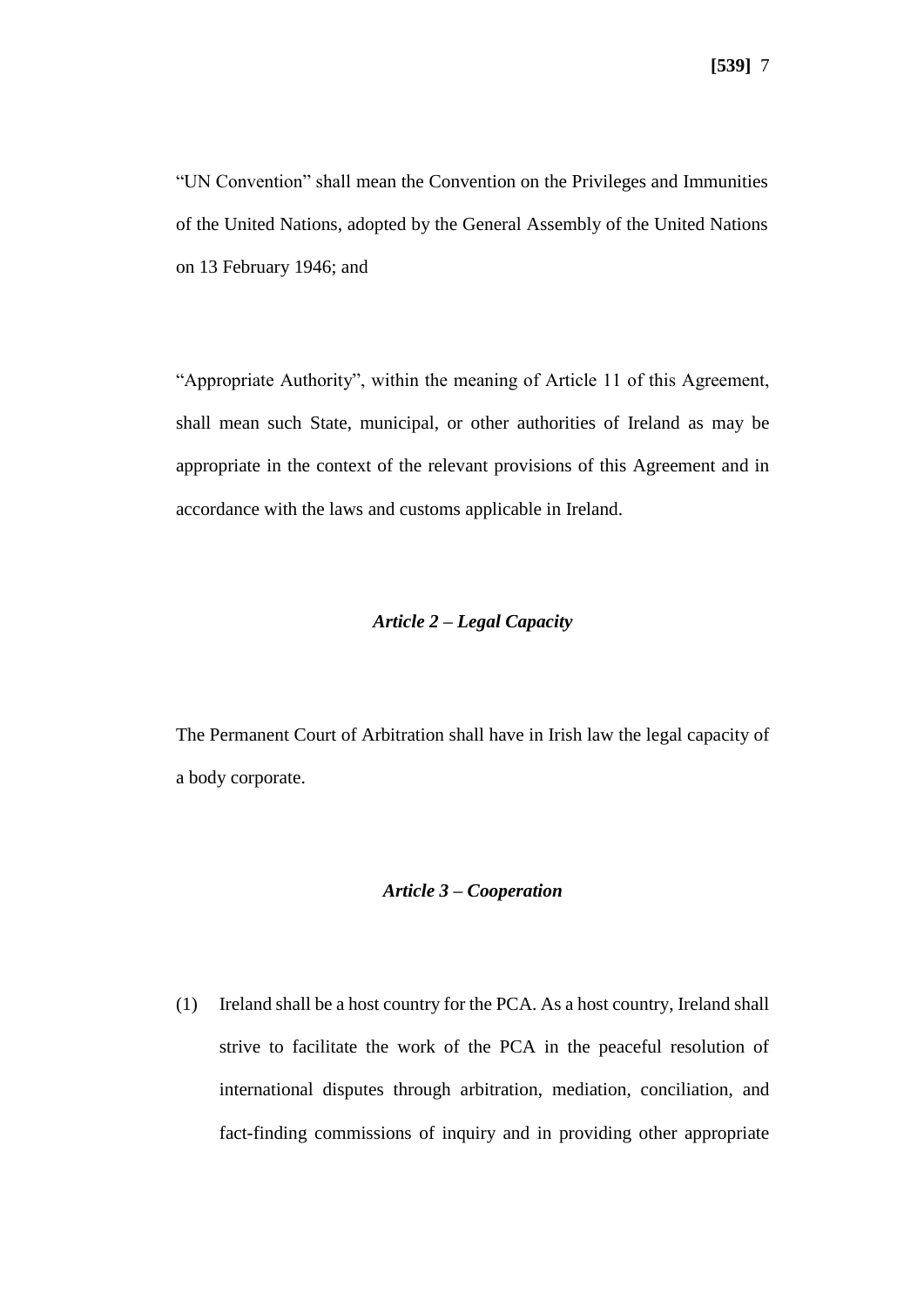assistance to governments, inter-governmental organizations, and other entities.

- (2) The Government shall make available, directly or through partner institutions, on an as-needed basis and at no cost to the PCA, such office and meeting space (including all public utilities therefor) and such secretarial services as may reasonably be deemed necessary by the Secretary-General or other Officials of the PCA for activities undertaken in connection with PCA Proceedings, as well as for PCA Meetings, in Ireland.
- (3) In making office or meeting space available to the PCA under the terms of this Agreement, Ireland shall make available, directly or through partner institutions, and at no cost to the PCA, the means for such telephonic, fax, internet, or other communications as may reasonably be deemed necessary by the Secretary-General or other Officials of the PCA.

#### *Article 4 – Point of Contact*

(1) On the part of Ireland, the Department of Foreign Affairs and Trade shall coordinate on behalf of the Government all issues that may arise with respect to implementation of this Agreement.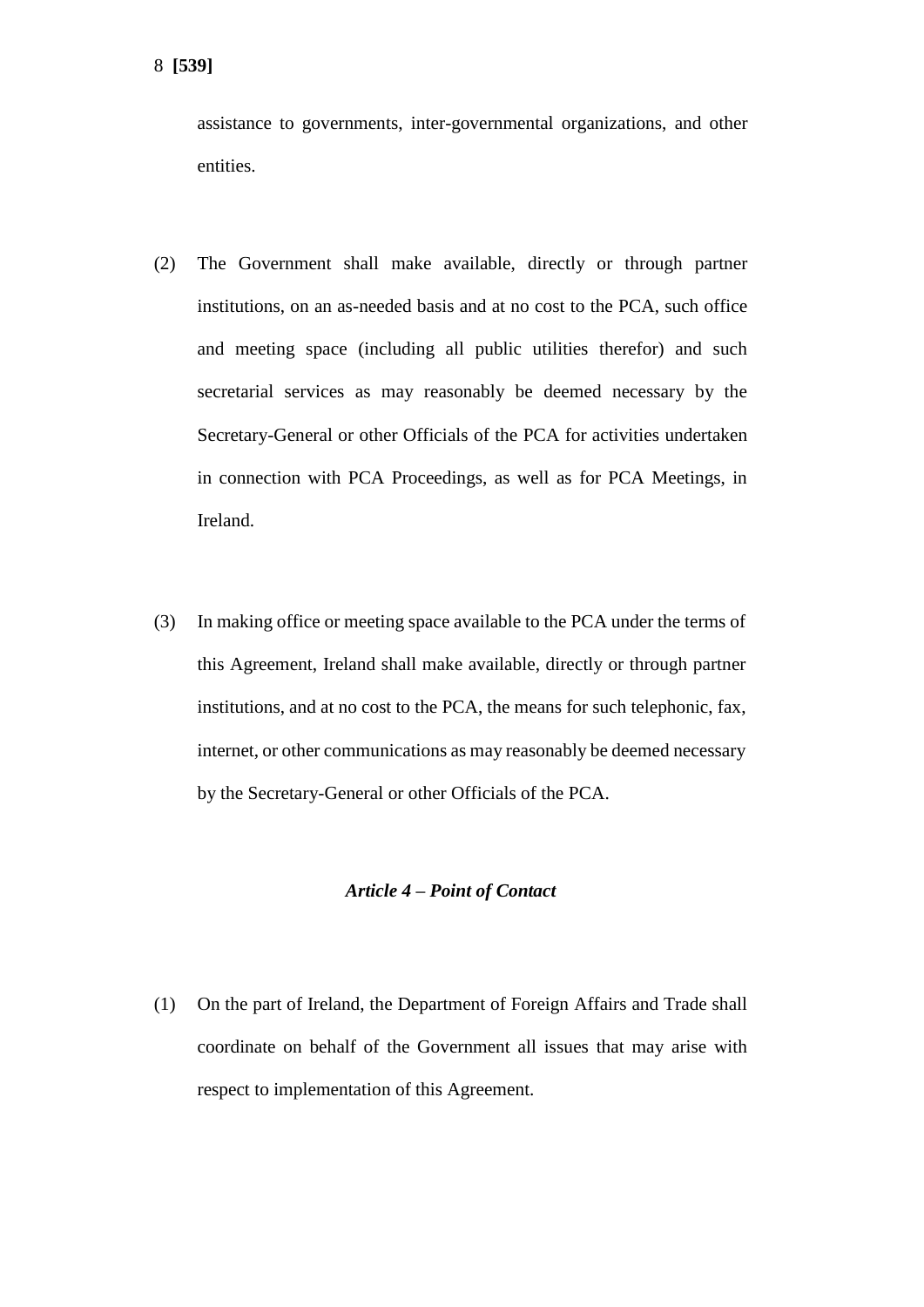(2) On the part of the PCA, the Deputy Secretary-General shall serve as the principal point of contact for the Government.

### *Article 5 – Privileges and Immunities of the PCA*

- (1) The PCA, its property and assets wherever located and by whomsoever held, shall enjoy immunity from every form of legal process except insofar as in any particular case it has expressly waived its immunity. It is, however, understood that no waiver of immunity shall extend to any measure of execution, for which a separate express waiver shall be required.
- (2) The premises of the PCA shall be inviolable. The property and assets of the PCA, wherever located and by whomsoever held, shall be immune from search, requisition, confiscation expropriation and any other form of interference, whether by executive, administrative, judicial or legislative action.
- (3) The archives of the PCA, and in general all documents belonging to it or held by it, shall be inviolable wherever located.
- (4) Without being restricted by financial controls, regulations or moratoria of any kind,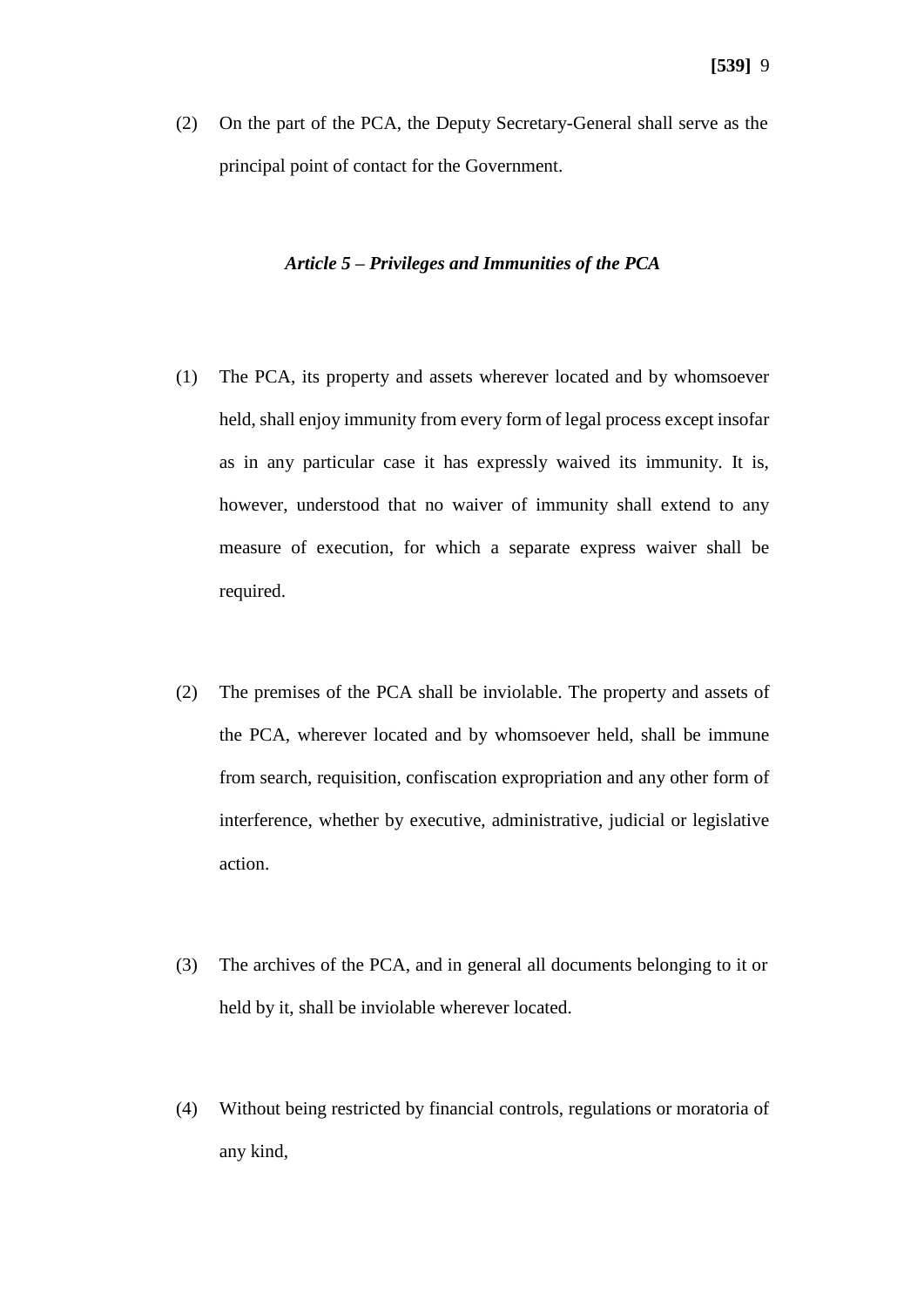- (a) the PCA may hold funds, currency of any kind, or other assets and operate accounts in any currency; and
- (b) the PCA shall be free to transfer its funds, currency, and assets to, from, or within Ireland and to convert any currency held by it into any other currency.
- (5) The PCA, its assets, income and other property shall be :
	- (a) exempt from all direct taxes; it is understood, however, that the PCA will not claim exemption from taxes which are, in fact, no more than charges for public utility services;
	- (b) exempt from customs duties and prohibitions and restrictions on imports and exports in respect of articles imported or exported by the PCA for its official use. It is understood, however, that articles imported under such exemption will not be sold in the country into which they were imported except under conditions agreed with the Government of that country; and
	- (c) exempt from customs duties and prohibitions and restrictions on imports and exports in respect of its publications.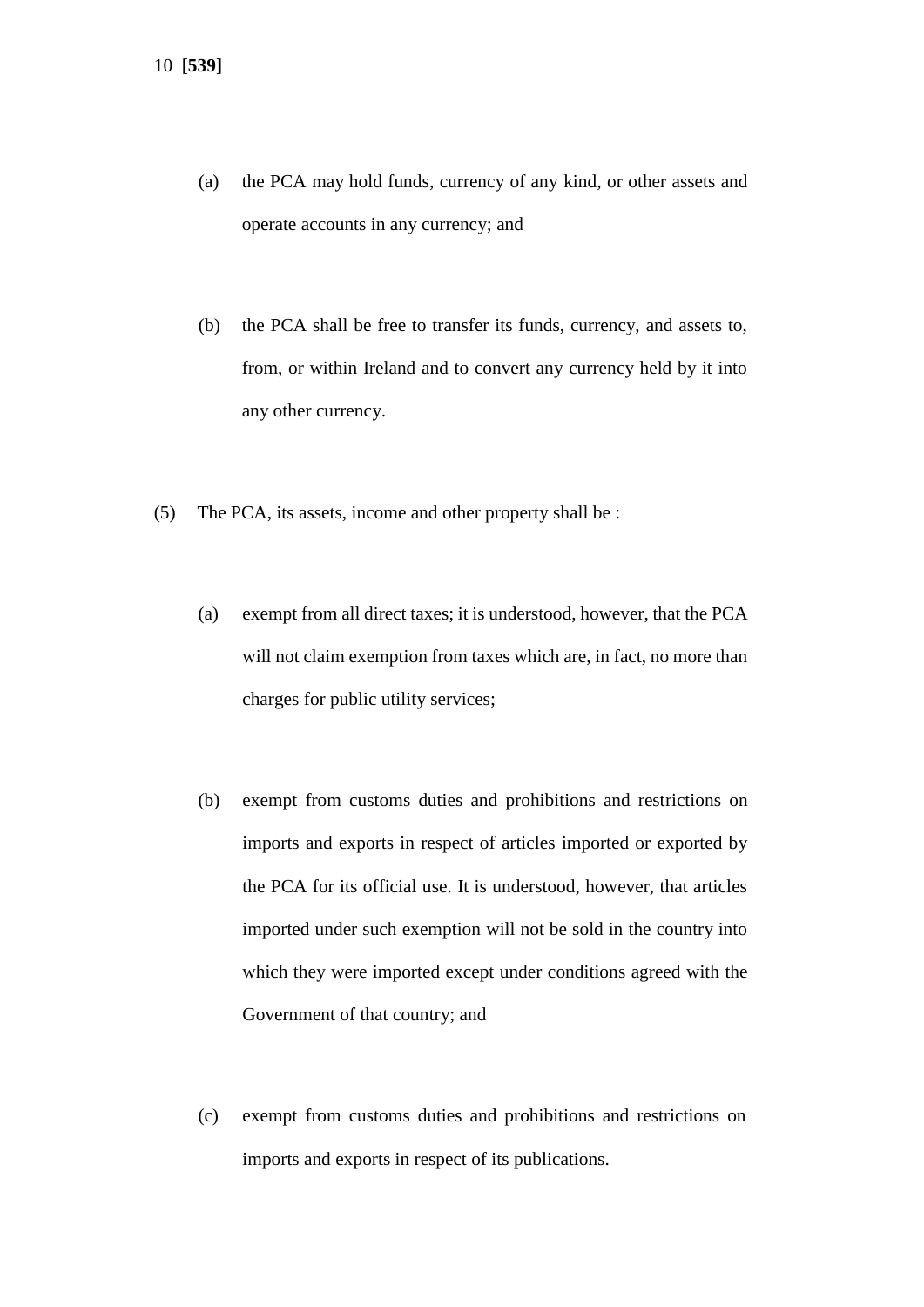- (6) While the PCA will not, as a general rule, claim exemption from excise duties and from taxes on the sale of movable and immovable property which form part of the price to be paid, nevertheless when the PCA is making important purchases for official use of property on which such duties and taxes have been charged or are chargeable, the Government will, whenever possible, make appropriate administrative arrangements for the remission or return of the amount of duty or tax.
- (7) The Government shall permit and protect free communication on the part of the PCA for all official purposes.
- (8) The PCA shall enjoy in the territory of Ireland for its official communications treatment not less favourable than that accorded by the Government to a diplomatic mission under the 1961 Vienna Convention in the matter of priorities, rates and taxes on mails, cables, telegrams, radiograms, telephotos, telephones and other communications; and press rates for information to the press and radio.
- (9) The official correspondence of the PCA shall be inviolable. The PCA shall have the right to use codes and to dispatch and receive its papers or correspondence by courier or in bags, which shall be subject to the same privileges and immunities as diplomatic couriers and bags.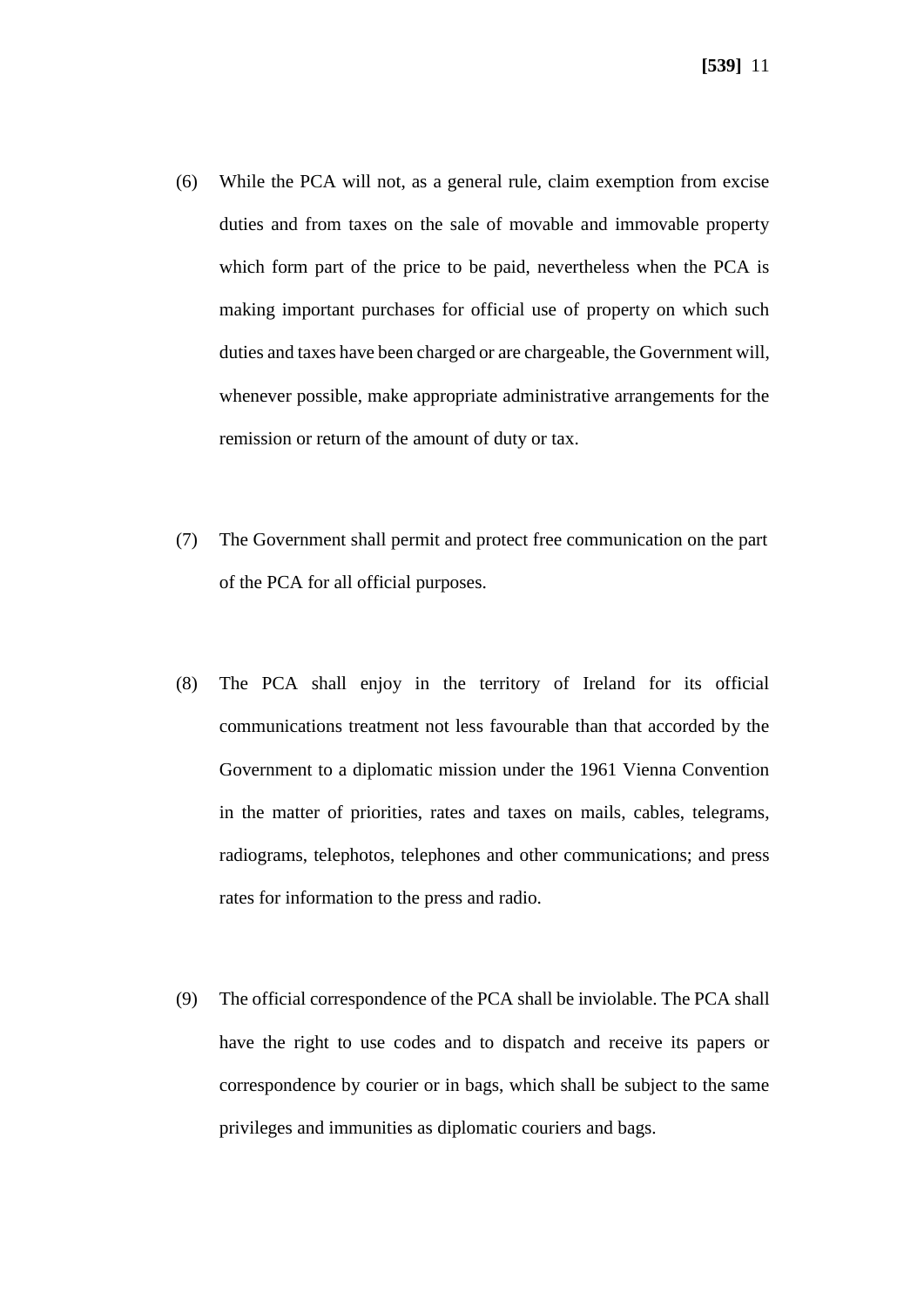# *Article 6 – Privileges and Immunities of Officials of the PCA and PCA Adjudicators*

- (1) Officials of the PCA and PCA Adjudicators shall enjoy, *mutatis mutandis*, the same immunities and privileges as the Government accords to officials of the United Nations pursuant to the UN Convention. In according privileges and immunities pursuant to this Article, Ireland shall not discriminate based on the nationality of Officials of the PCA or PCA Adjudicators.
- (2) Notwithstanding the preceding paragraph, the privileges and immunities accorded by Ireland to all Officials of the PCA and PCA Adjudicators, regardless of nationality, shall include, at a minimum:
	- (a) immunity from personal arrest or detention and from seizure of their personal baggage;
	- (b) in respect of words spoken or written and acts done by them in the course of the discharge of their duties, immunity from legal process of every kind. This immunity from legal process shall continue to be accorded, even after the person has ceased to exercise his or her functions in connection with the PCA;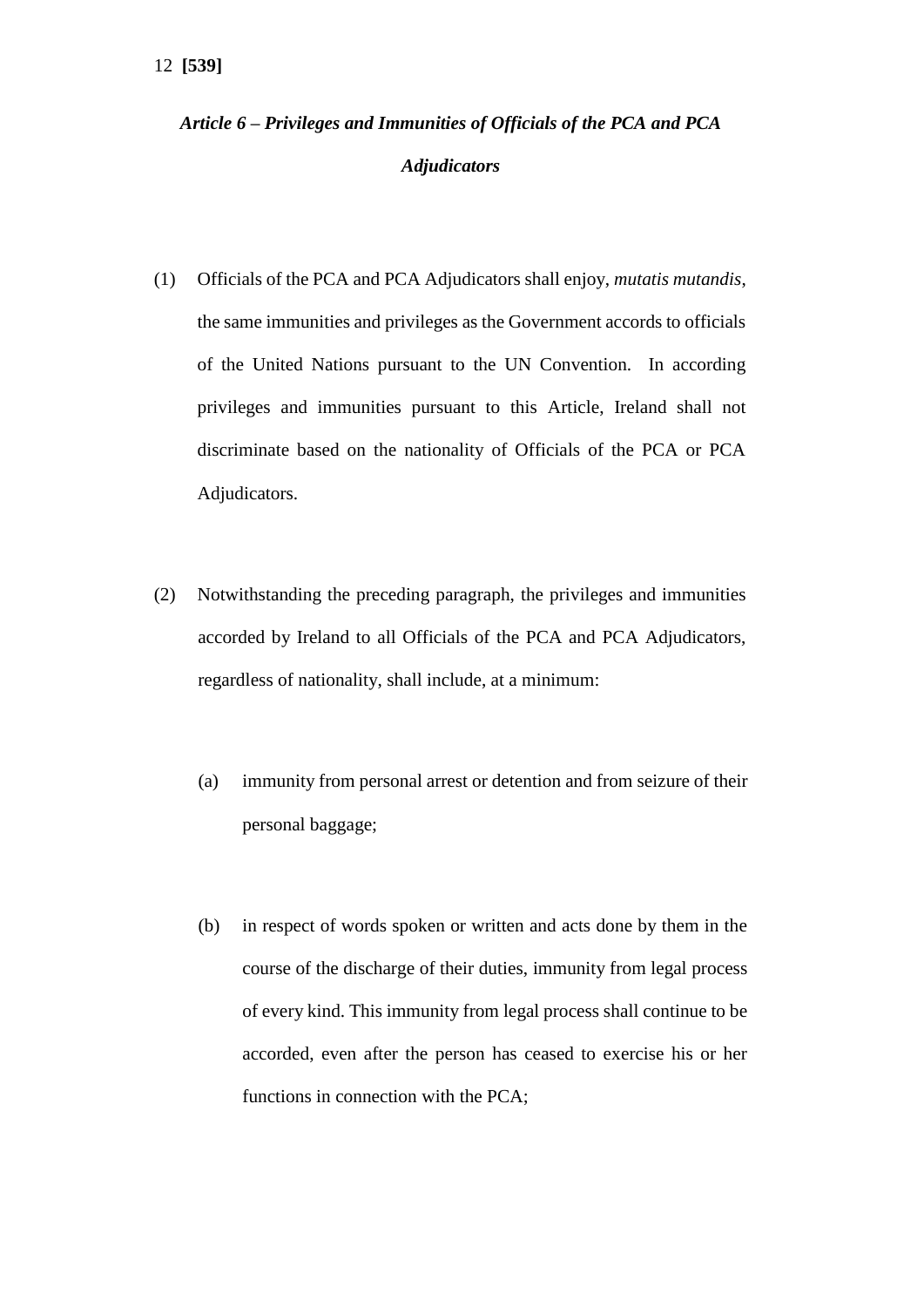- (c) inviolability for all papers and documents;
- (d) for the purpose of their communications with the PCA and in relation to PCA Proceedings, the right to use codes and to dispatch and receive papers or correspondence by courier or in sealed bags, which shall be subject to the same privileges and immunities as diplomatic couriers and bags;
- (e) the same facilities in respect of currency or exchange restrictions as are accorded to officials of comparable rank of diplomatic missions under the 1961 Vienna Convention;
- (f) exemption from taxation on any fees, salaries, and emoluments paid to them by the PCA;
- (g) immunity, together with the Members of their Families, from immigration restrictions and alien registration;
- (h) together with the Members of their Families, the same repatriation facilities in time of international crises as diplomatic envoys; and
- (i) the right to import free of duty their furniture and effects at the time of first taking up their post in Ireland.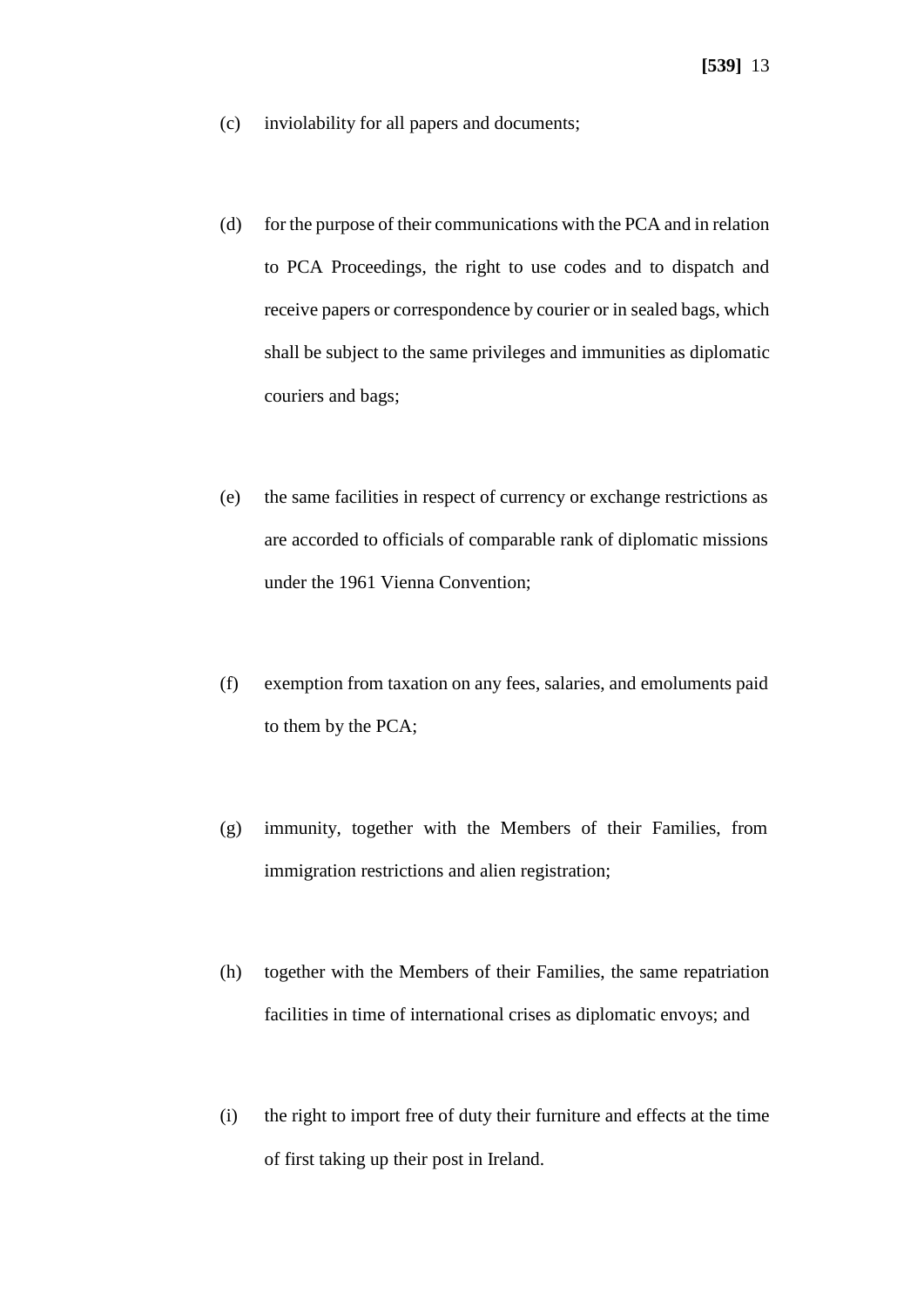(3) In addition, the Secretary-General and the Deputy Secretary-General of the PCA shall be entitled to the same privileges and immunities as those accorded to the Secretary-General and Assistant Secretaries-General of the United Nations under section 19 of Article V of the UN Convention.

#### *Article 7 – Immunity of Personnel of the Government*

Personnel of the Government shall enjoy immunity from legal process in respect of words spoken or written and any act performed by them in their official capacity in connection with the work of the PCA, which immunity shall continue after the person has ceased to exercise his or her functions in connection with the PCA.

#### *Article 8 – Privileges and Immunities of Participants in Proceedings*

(1) Participants in Proceedings shall be accorded the following privileges, immunities and facilities that are necessary for the independent exercise of their functions, subject to the production of the document referred to in paragraph 3 of this Article: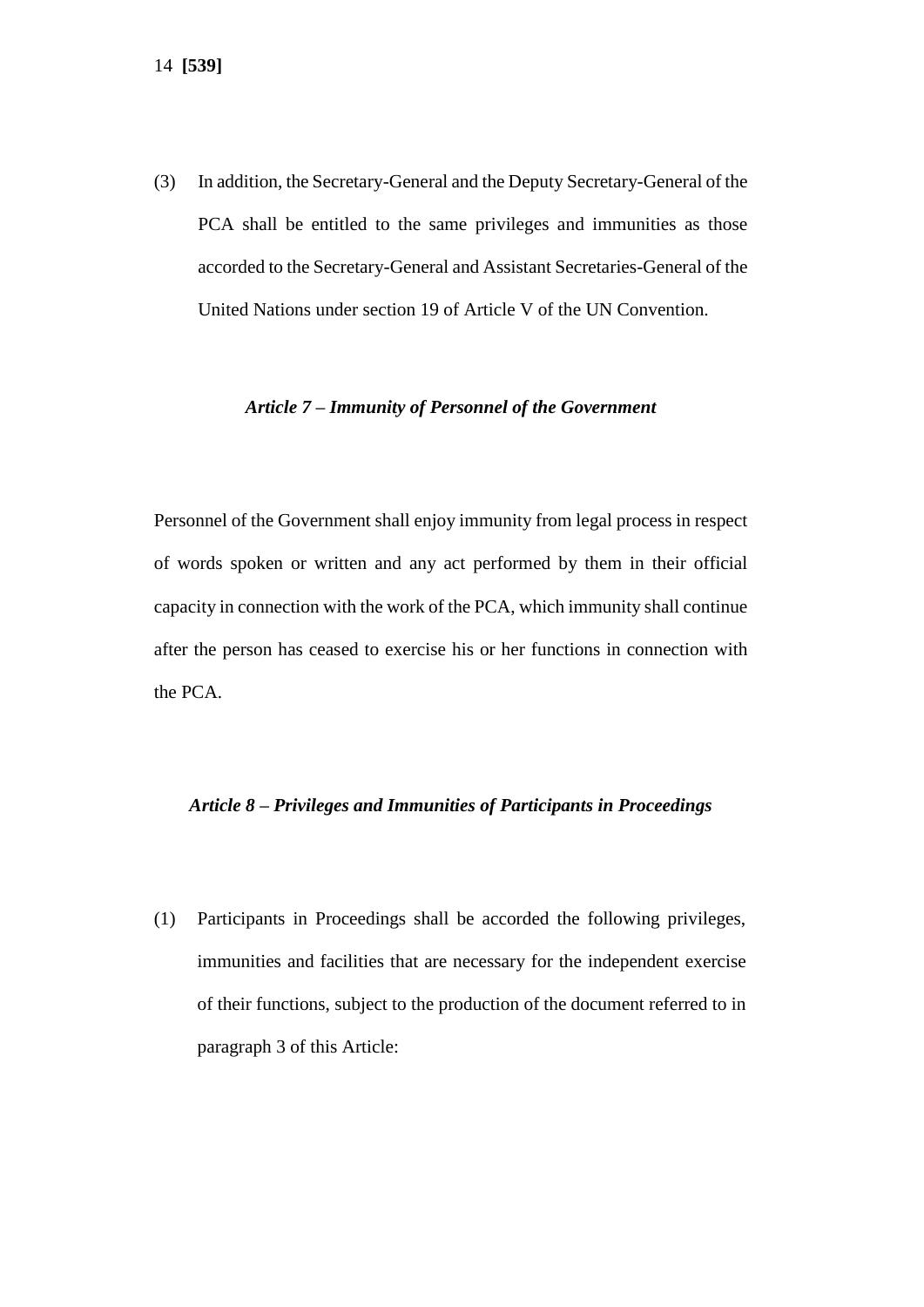- (a) immunity from personal arrest or detention or any other restriction of their liberty;
- (b) immunity from seizure of their personal baggage;
- (c) immunity from legal process of every kind in respect of words spoken or written and all acts performed by them in the course of their participation in PCA Proceedings, which immunity shall continue in perpetuity;
- (d) inviolability of all papers and documents in whatever form and materials relating to their participation in PCA Proceedings, which immunity shall continue in perpetuity;
- (e) for purposes of their communications in relation to PCA Proceedings, the right to receive and send papers and documents in whatever form by courier or in sealed bags;
- (f) exemption from immigration restrictions or alien registration when they travel for purposes of their participation in PCA Proceedings;
- (g) the same repatriation facilities in time of international crisis as are accorded to diplomatic agents under the 1961 Vienna Convention.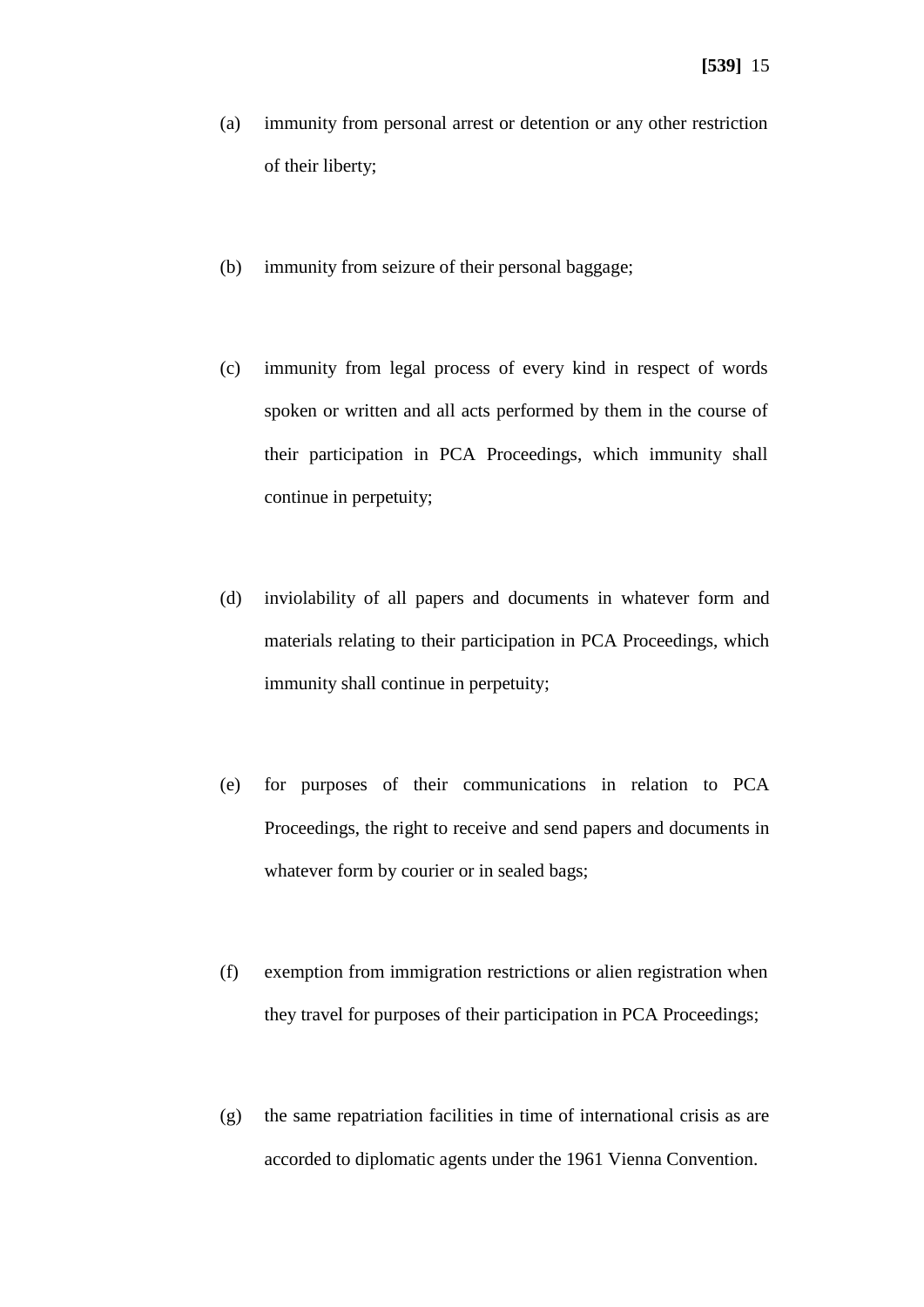- (2) Participants in Proceedings who are nationals or permanent residents of Ireland shall enjoy the following privileges, immunities and facilities that are necessary for their participation in PCA Proceedings:
	- (a) immunity from personal arrest or detention or any other restriction of their liberty;
	- (b) immunity from legal process of every kind in respect of words spoken or written and all acts performed by them in the course of their participation in PCA Proceedings, which immunity shall continue in perpetuity;
	- (c) inviolability of all papers, documents in whatever form and materials relating to their participation in PCA Proceedings, which immunity shall continue in perpetuity;
	- (d) for purposes of their communications in relation to PCA Proceedings, the right to receive and send papers and documents in whatever form by courier or in sealed bags.
- (3) Participants in Proceedings shall be provided by the PCA with a document certifying that their participation is required by the PCA and specifying a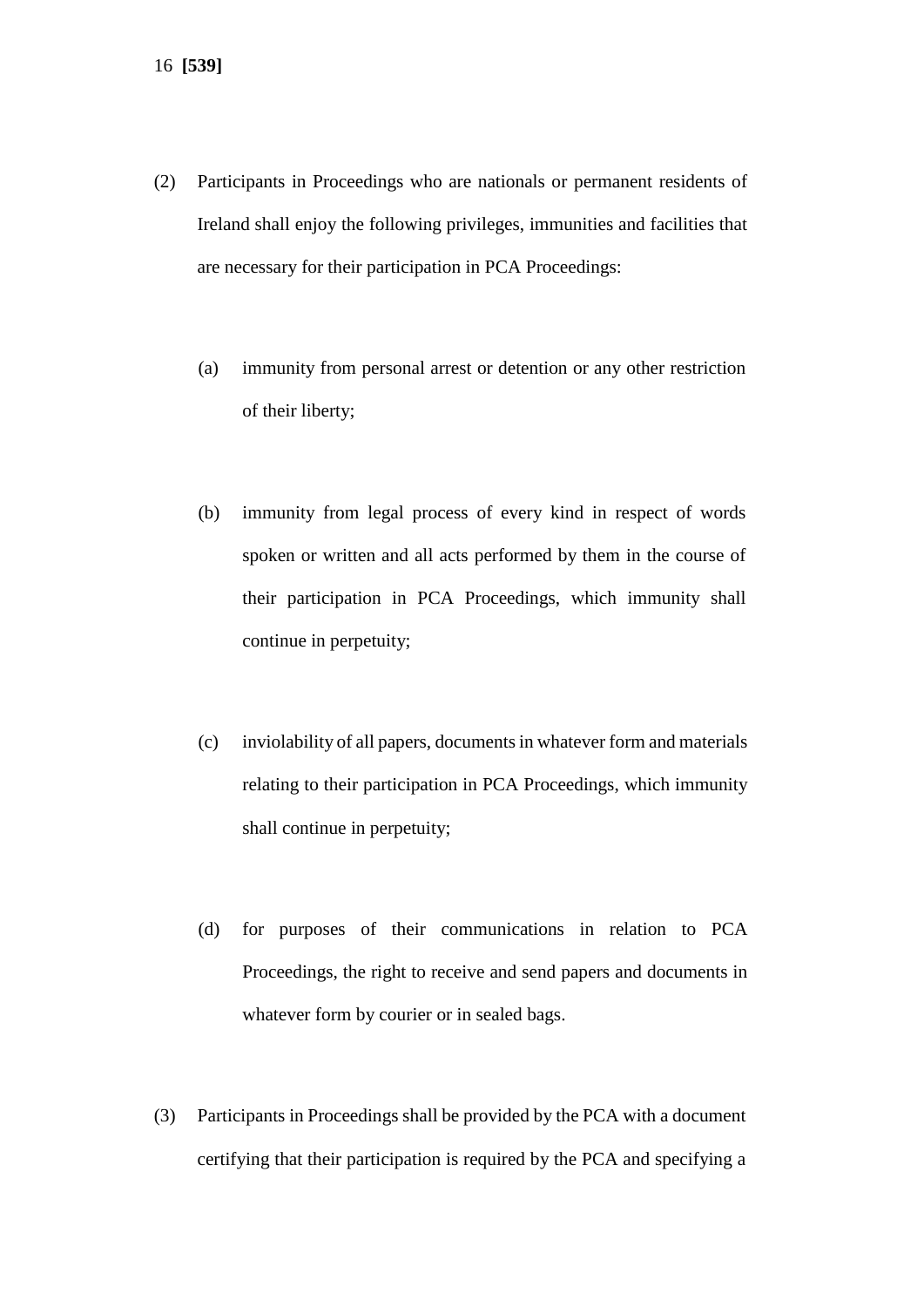time period during which such participation is necessary. This document shall be withdrawn prior to its expiry if the Participant's appearance in PCA Proceedings or his or her presence within Ireland is no longer required.

- (4) Except where specified herein, the privileges, immunities and facilities referred to in paragraphs 1 and 2 of this Article shall cease to apply after fifteen consecutive days following the date on which the presence of the Participant in Proceedings concerned is no longer required by the PCA, provided such Participant had an opportunity to leave Ireland during that period.
- (5) Participants in Proceedings shall not be subjected by Ireland to any measure which may affect their participation in PCA Proceedings.

#### *Article 9 – Acquisition and Waiver of Privileges and Immunities*

(1) Officials of the PCA shall be entitled to privileges and immunities from the moment of their employment with the PCA, whether or not they are present in Ireland. PCA Adjudicators shall be entitled to privileges and immunities from the moment of their appointment as such, whether or not they are present in Ireland.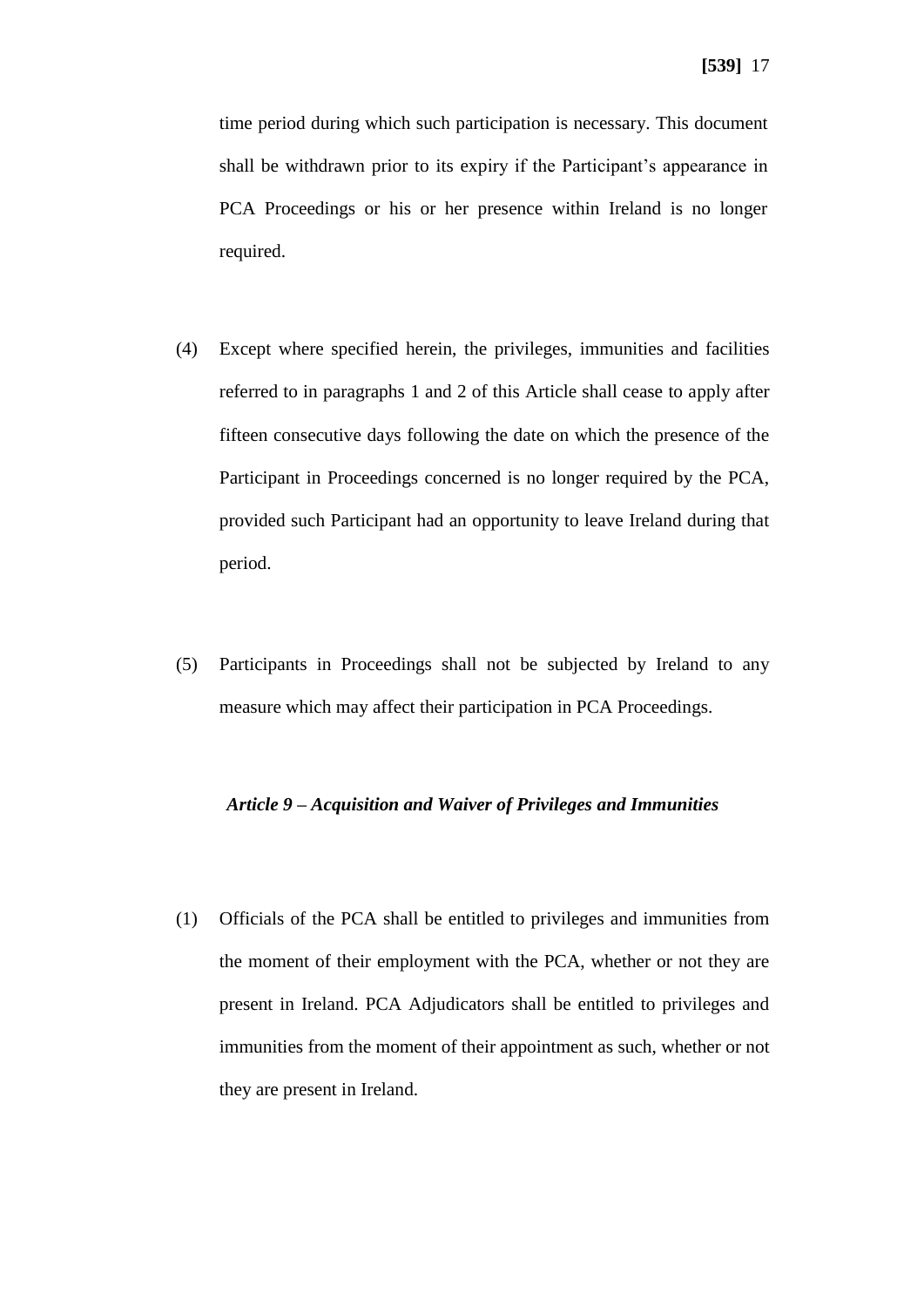- (2) When an Official of the PCA or PCA Adjudicator will be present in Ireland, or may have need to invoke privileges and immunities under this Agreement, a certification of the status of such person shall be provided to the Government under the signature of the Secretary-General.
- (3) When Personnel of the Government are assigned to assist in the conduct of PCA Proceedings in Ireland, they shall enjoy immunities under this Agreement from the moment of their assignment.
- (4) Upon receipt of notification from parties to PCA Proceedings as to the appointment of a Participant in Proceedings, a certification of the status of such person shall be provided to the Government under the signature of an Official of the PCA. The authorities of Ireland shall accord the privileges and immunities provided for in Article 8 upon production of this certification.
- (5) Whenever a determination is required as to whether a person enjoys status under this agreement such as would entitle him or her to privileges and immunities, or of whether words or acts are connected to the discharge of that person's official duties, such determination shall be made in the first instance by the competent authority, in consultation with the Government.
- (6) The privileges and immunities provided for in Articles 6 to 8 of this Agreement are granted in the interests of the good administration of justice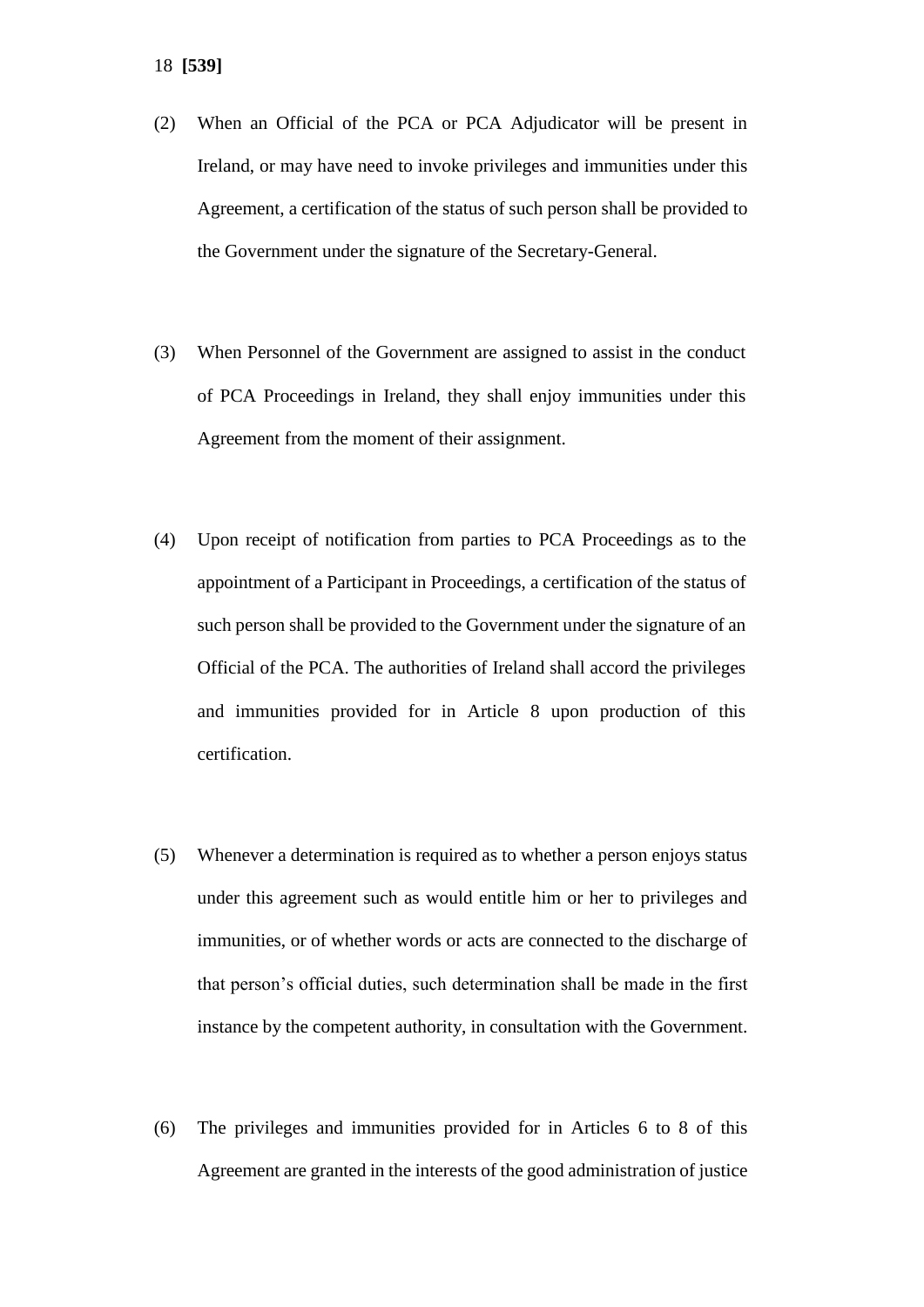and not for the personal benefit of the individuals themselves. The competent authority has the right and the duty to waive the immunity in any case where, in the opinion of such authority, the immunity would impede the course of justice and can be waived without prejudice to the interests of the PCA or to any PCA Proceedings in connection with which those privileges and immunities are granted.

- (7) For the purposes of this Article, the competent authority shall be:
	- (a) in the case of PCA Adjudicators and Officials of the PCA (other than the Secretary-General), the Secretary General;
	- (b) in the case of the Secretary-General, the Administrative Council of the PCA;
	- (c) in the case of Personnel of the Government, the Secretary-General;
	- (d) in the case of Participants in Proceedings representing or designated by a State which is a party to the relevant PCA Proceedings, that State;
	- (e) in the case of other individuals not falling within the terms of paragraphs (a) to (d), the Secretary-General.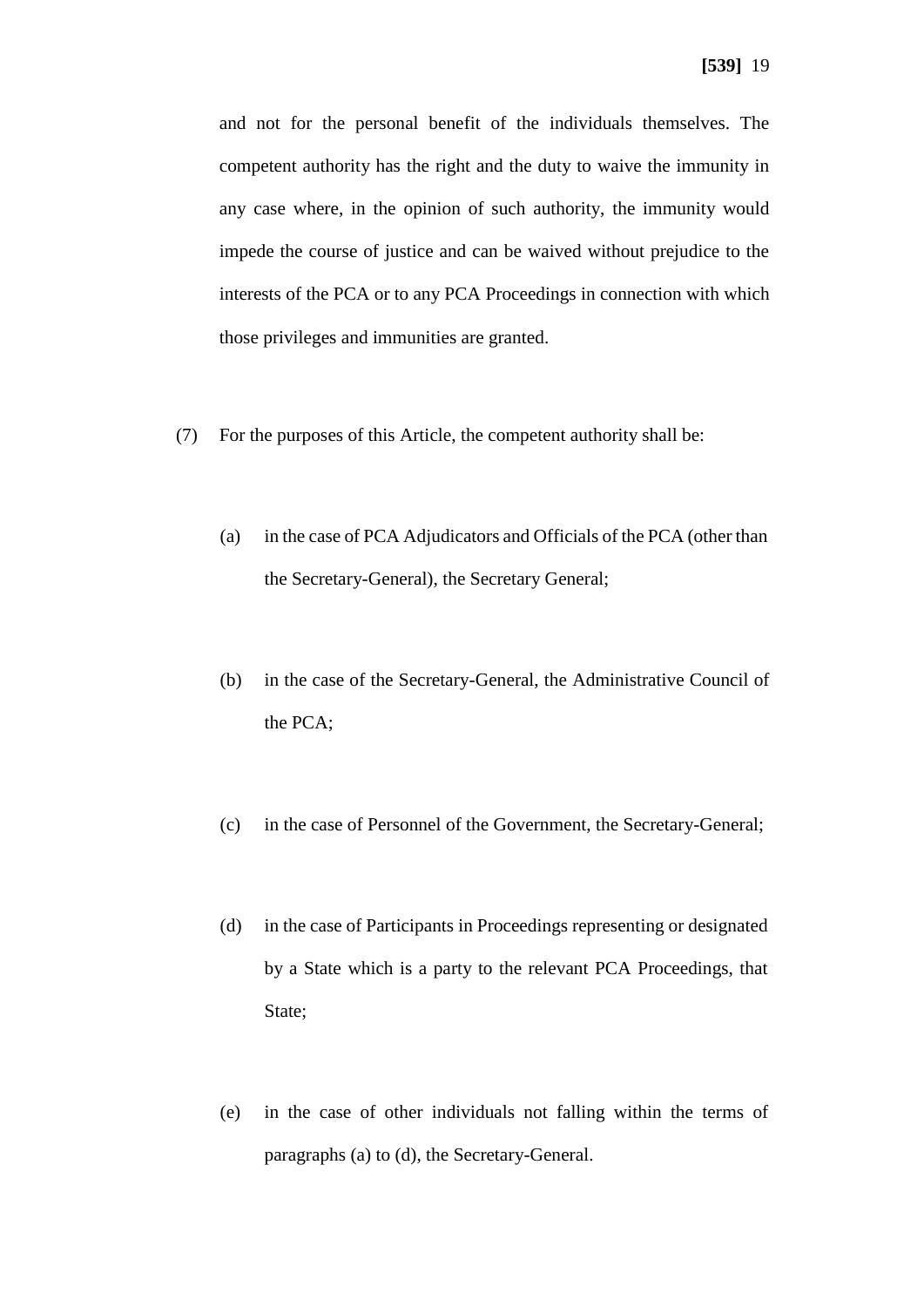#### *Article 10 – Abuse of Privileges and Immunities*

- (1) Without prejudice to the privileges and immunities provided for in Articles 6 to 8 of this Agreement, the individuals referred to in those Articles shall observe the laws and regulations of Ireland, and they shall not interfere in the internal affairs of Ireland.
- (2) The Secretary-General shall take every precaution to ensure that no abuse of the privileges and immunities provided for in Articles 6 to 8 of this Agreement shall occur. If the Government considers that there has been abuse of a privilege or immunity provided for in Articles 6 to 8 of this Agreement, the Secretary-General shall, when so requested, enter into consultations with the relevant authorities of Ireland to determine whether such abuse has occurred. If the consultations fail to achieve a result satisfactory to the Government and to the Secretary-General, the matter shall be resolved according to the procedures established in Article 15 of this Agreement.
- (3) In case of abuse of the privileges and immunities committed by the individuals referred to in Articles 6 to 8 in the course of activities carried out in Ireland outside of their official duties, the Government may require these individuals to leave Ireland, provided that: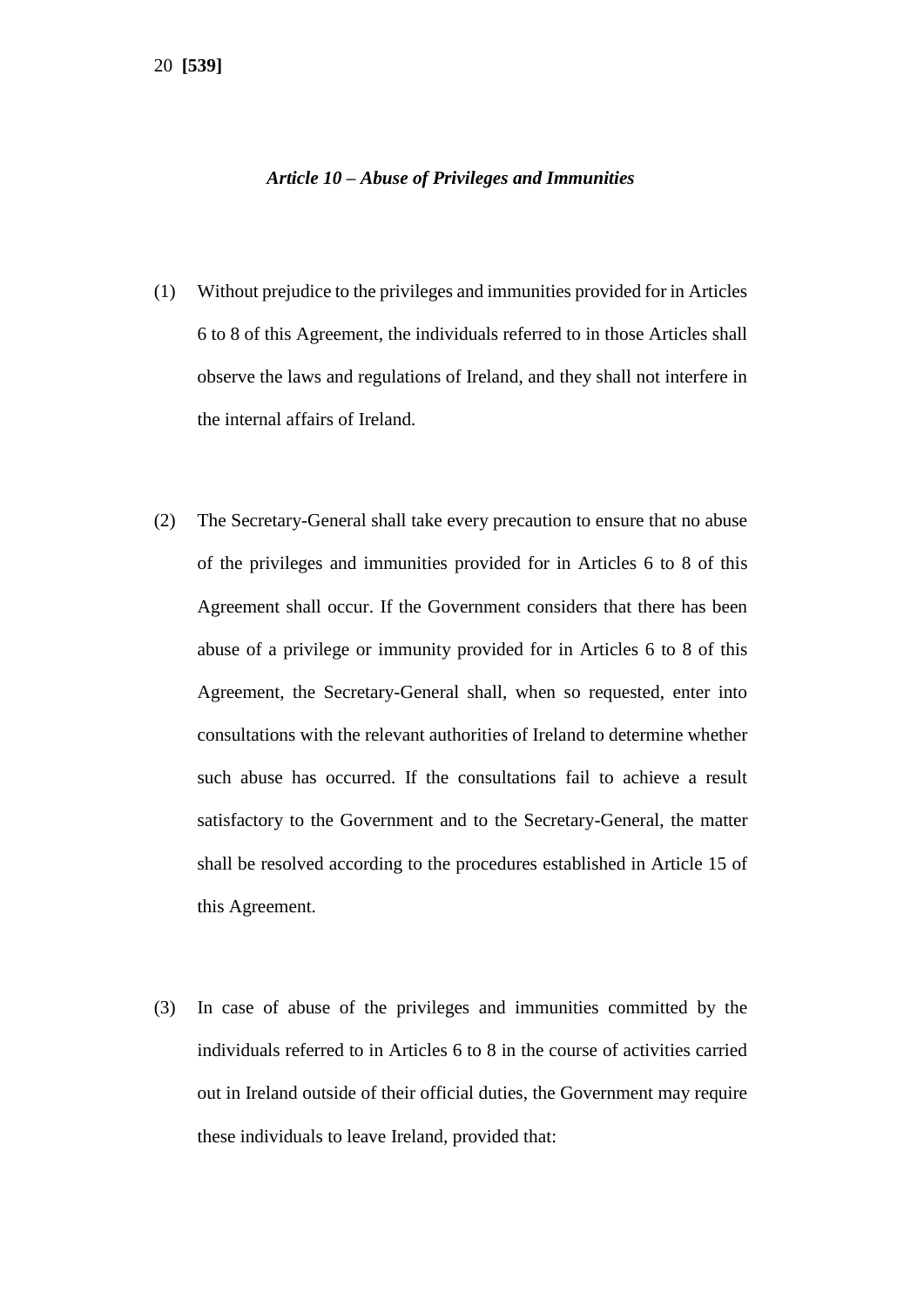- (a) in the case of persons entitled to privileges and immunities as well as exemptions and facilities under Article 6, they shall not be required to leave Ireland otherwise than according to the diplomatic procedure applicable to diplomatic envoys accredited to Ireland; and
- (b) in the case of all other individuals to whom Article 6 is not applicable, no order to leave Ireland shall be issued unless the Minister for Foreign Affairs and Trade of Ireland has approved it and the Secretary-General has been notified beforehand.

#### *Article 11 – Security*

(1) The Government is under a special duty to take all appropriate steps to protect PCA Proceedings and Meetings conducted in Ireland. The Appropriate Authorities shall ensure the security and tranquillity of PCA Proceedings and Meetings and protect against any intrusion, disturbance of the peace, or impairment of the dignity of PCA Proceedings and Meetings. As may be required for the purpose, the Appropriate Authorities shall provide adequate physical protection on the boundaries and in the vicinity of any office or meeting space provided to the PCA. In all cases, security arrangements shall be made in consultation with the Secretary-General or an Official of the PCA designated as his or her representative.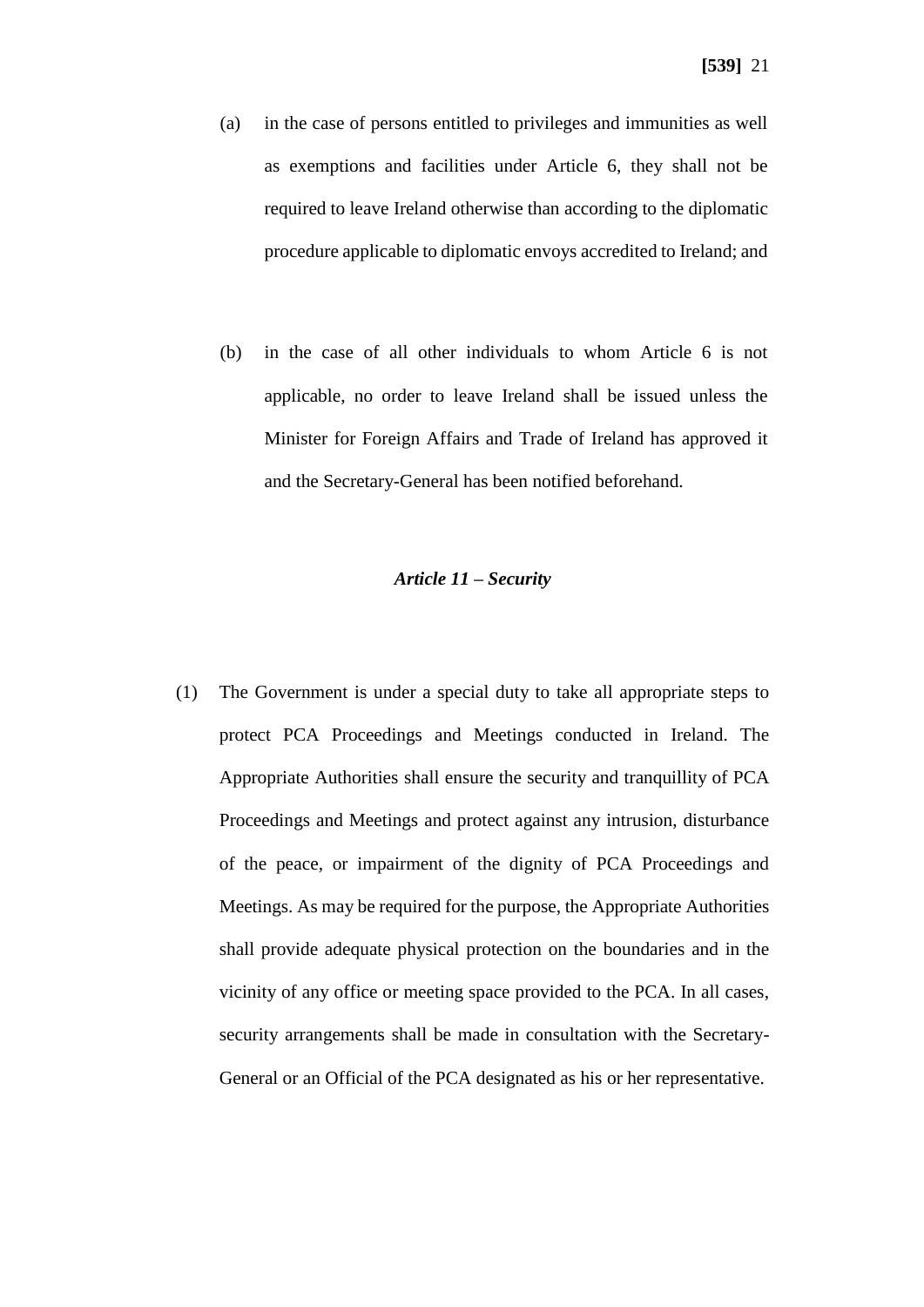(2) The receiving State shall treat PCA Adjudicators and their partners, Officials of the PCA and their partners, Participants in Proceedings, and other persons attending PCA Meetings with due respect and shall take all appropriate steps to prevent any attack on their person, freedom, or dignity. As may be required for the purpose, to be determined in consultation with the Secretary-General or an Official of the PCA designated as his representative, the Appropriate Authorities shall provide adequate physical protection for such persons during their travel within and sojourn in the territory of Ireland.

#### *Article 12 – Entry into Host Country and Facilitation of Travel*

- (1) The Government shall take all reasonable measures to facilitate and allow the entry into and sojourn in the territory of Ireland of those non-residents and non-nationals of Ireland who enter as PCA Adjudicators or Members of their Families, Officials of the PCA or Members of their Families, Participants in Proceedings, and other persons attending PCA Meetings.
- (2) The Government shall take all reasonable measures to ensure that any visas which may be required for any of the persons referred to in paragraph 1 are issued as promptly as possible, and without charge, in order to allow the timely conduct of official business pertaining to the PCA.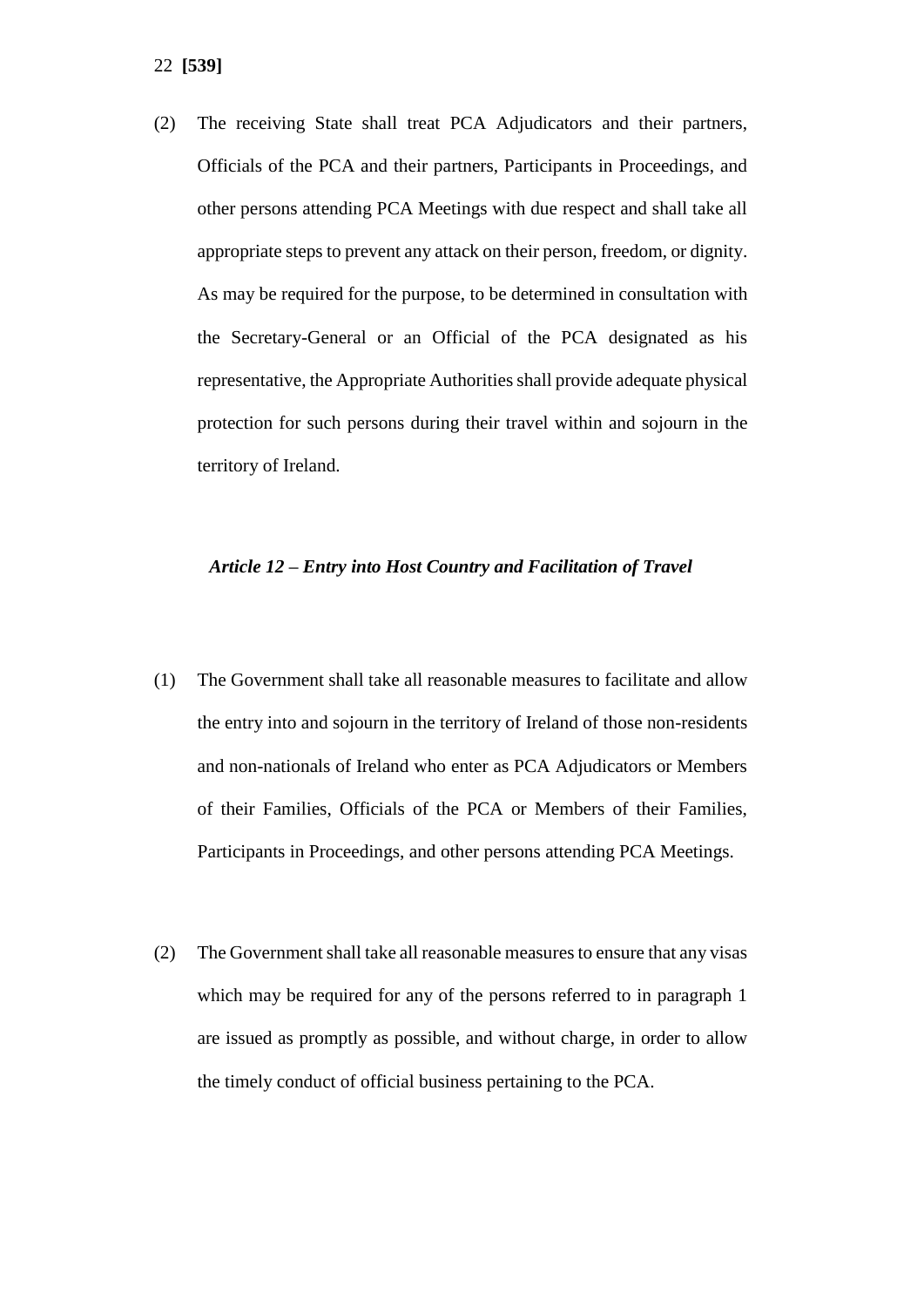- (3) No activity performed by any person referred to in paragraph 1 performed in his capacity with respect to the PCA shall constitute a reason for preventing his or her entry into or departure from the territory of Ireland or for requiring him or her to leave such territory.
- (4) Subject to its laws and regulations concerning zones into which entry is prohibited or regulated for reasons of national security, the receiving State shall ensure freedom of movement and travel in its territory to the persons referred to in paragraph 1.

#### *Article 13 – Regional Cooperation*

Ireland recognizes the importance of regional cooperation for the effective settlement of international and regional disputes. Ireland shall therefore, as appropriate, communicate the existence of the facilities designated pursuant to this Agreement to the competent officials in other countries of the same region and encourage their use for PCA Proceedings.

#### *Article 14 – International Responsibility*

Ireland shall not incur any international responsibility for acts or omissions of the PCA or of Officials of the PCA acting or abstaining from acting within the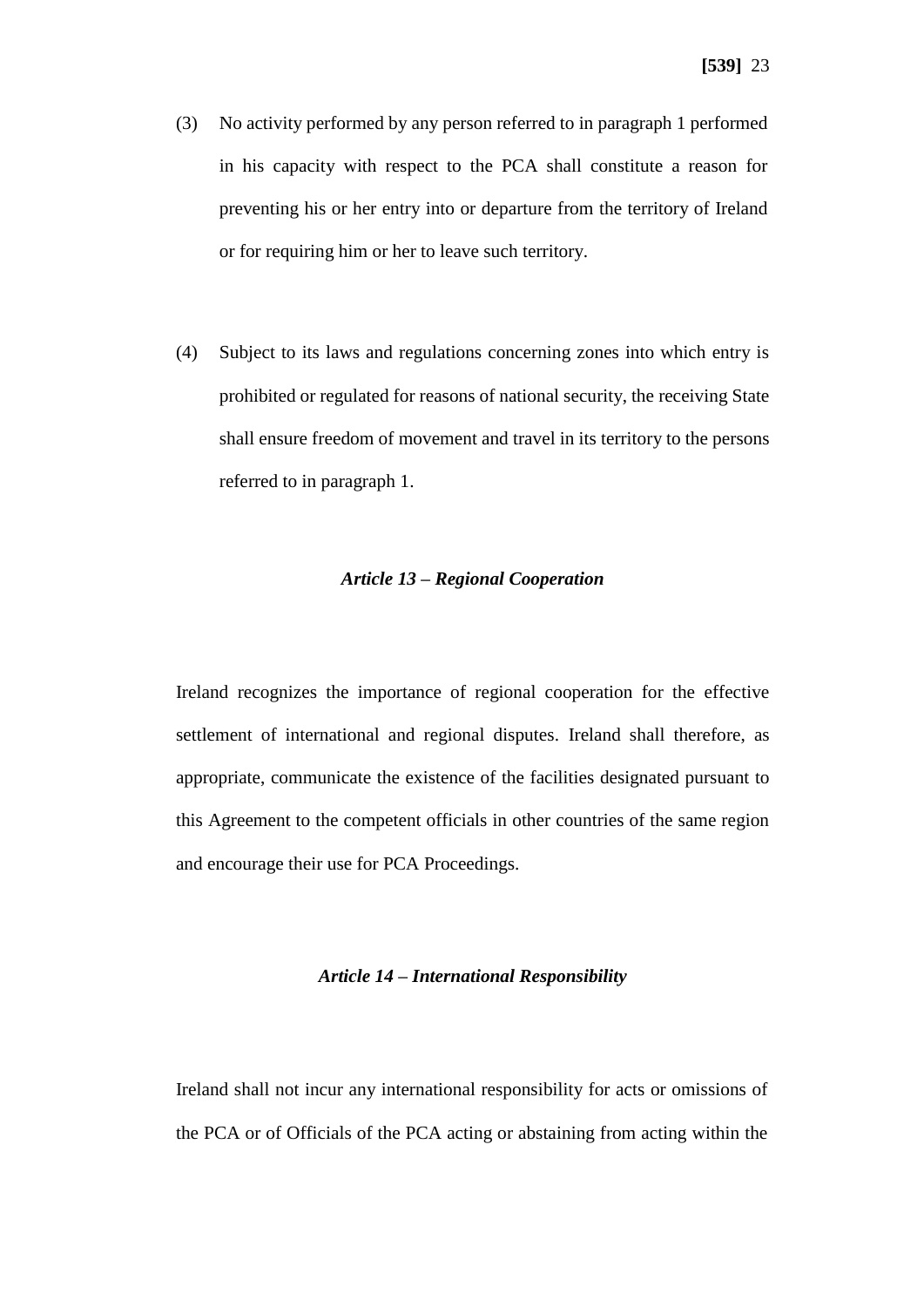scope of their functions, other than the international responsibility which Ireland would incur as a Contracting Party to the 1907 Convention.

#### *Article 15 – Dispute Settlement*

- (1) Any dispute among the Parties to the present Agreement that is not settled by negotiation shall be settled by final and binding arbitration in accordance with the Permanent Court of Arbitration Optional Rules for Arbitration Involving International Organizations and States (the "Rules"), as in force on the date of signature of this Agreement. The number of arbitrators shall be one. The appointing authority shall be the President of the International Court of Justice.
- (2) In any such arbitration proceedings, the registry, archive, and secretariat services of the PCA, referred to in Article 1, paragraph 3, and Article 25, paragraph 3, of the Rules, will not be available, and the PCA shall not be empowered to request, hold, or disburse deposits of costs as provided for in Article 41, paragraph 1, of the Rules.

#### *Article 16 – Final Provisions*

(1) This Agreement shall enter into force on the date on which the Government notifies the Permanent Court of Arbitration that its internal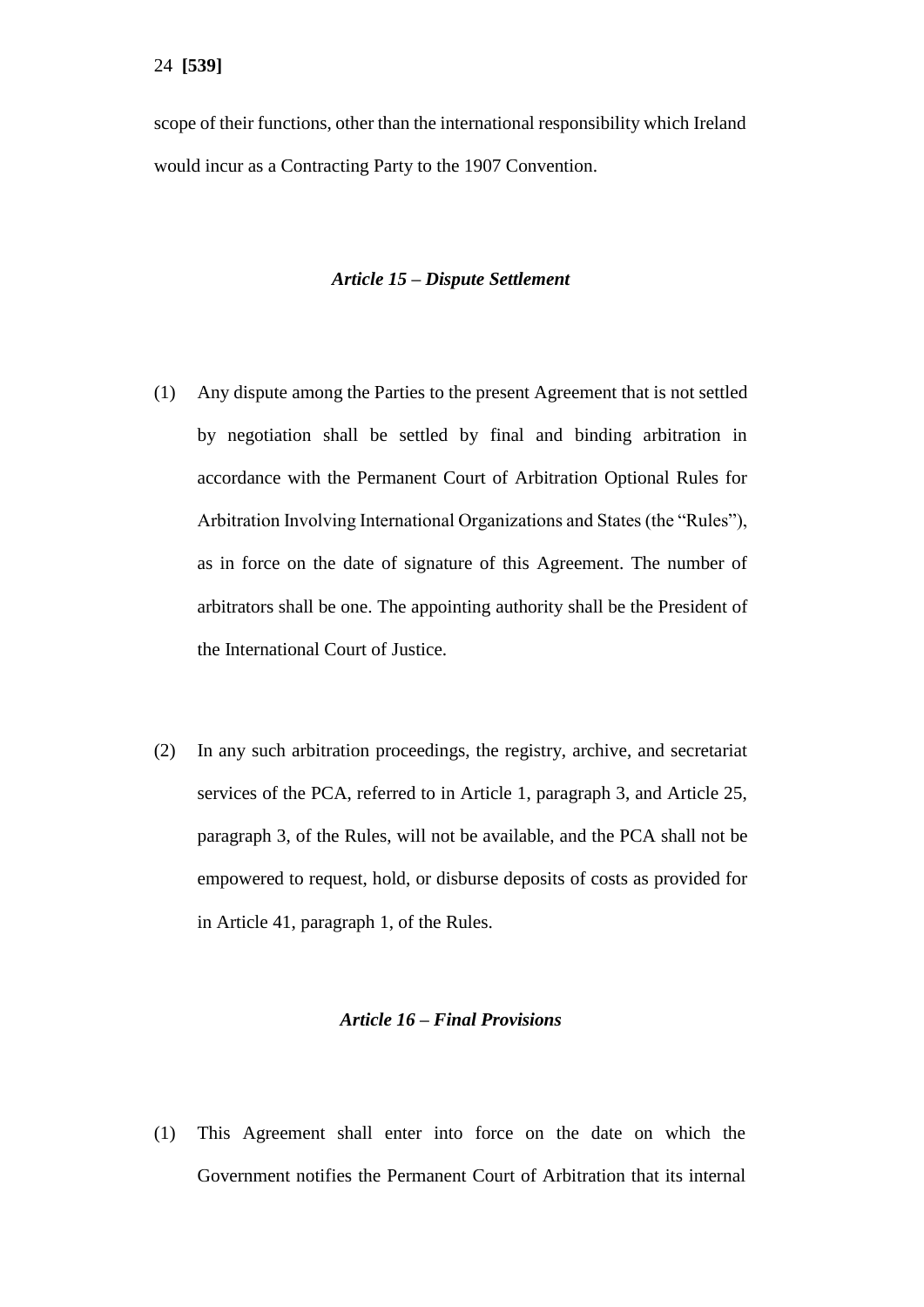procedures giving effect to the Agreement have been completed, and it shall remain in force until it is terminated pursuant to paragraph 3 of this Article.

- (2) At the request of the Government or the Permanent Court of Arbitration, consultations shall be entered into with respect to the modification of the present Agreement. Any such modifications shall be made by consent of both Parties to the Agreement.
- (3) This Agreement may be terminated:
	- (a) by mutual consent of the Permanent Court of Arbitration and the Government; or
	- (b) by either Party by giving notice to the other Party at least one year in advance of the effective date of termination.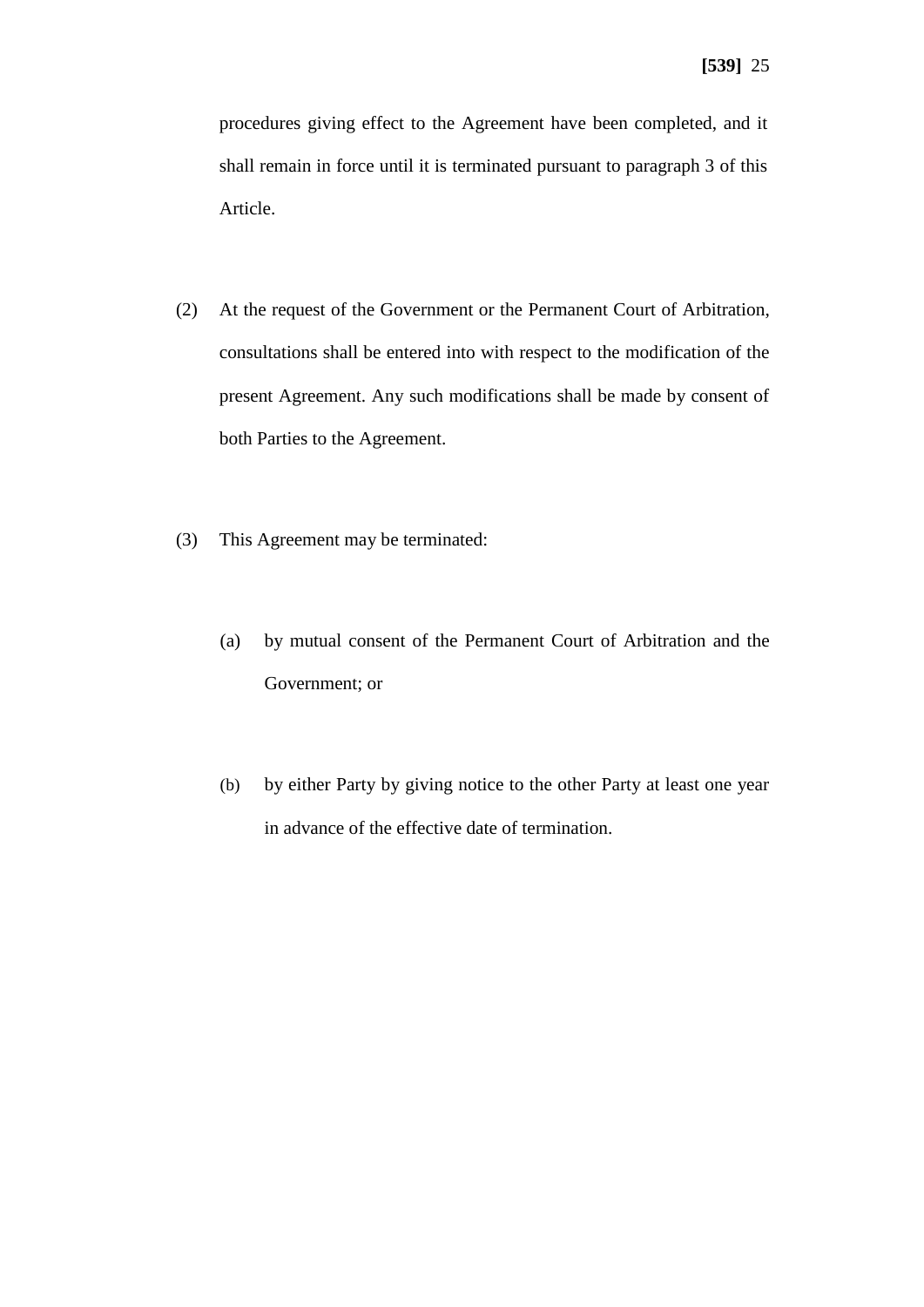**IN WITNESS WHEREOF,** the undersigned, being duly authorized thereto,

have signed and sealed this Agreement in duplicate in the English language.

Done at Dublin, on this 5<sup>th</sup> day of March, 2019.

**Seamus Woulfe A.G. Hugo Siblesz** 

**FOR THE GOVERNMENT OF FOR THE PERMANENT COURT IRELAND OF ARBITRATION** 



GIVEN under the Official Seal of the Government, 30 October, 2019.

LEO VARADKAR, Taoiseach.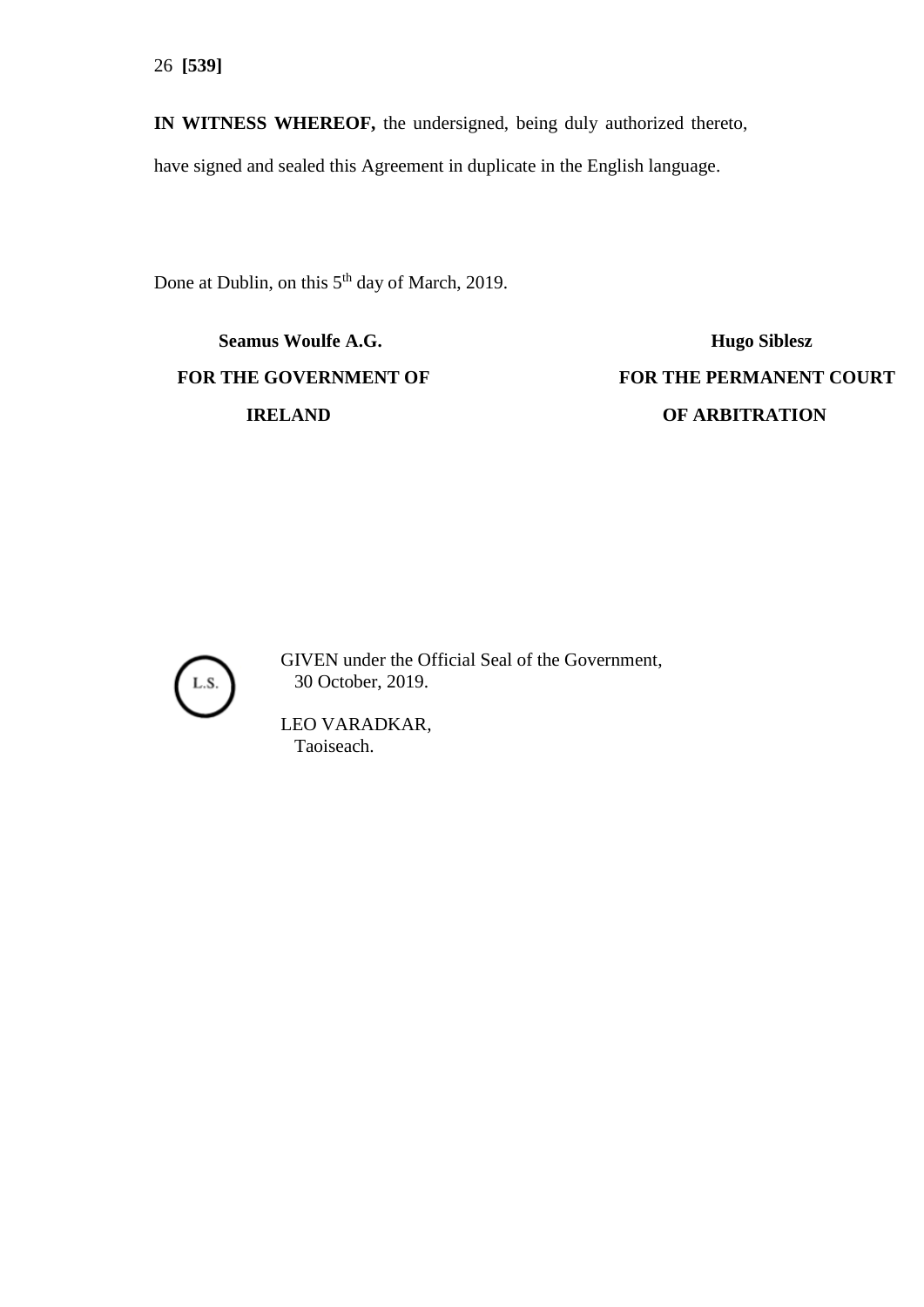#### EXPLANATORY NOTE

# (*This note is not part of the Instrument and does not purport to be a legal interpretation*.)

This order provides that privileges and immunities are afforded to the Permanent Court of Arbitration in accordance with the Host Country Agreement between the Government of Ireland and the Permanent Court of Arbitration, done at Dublin on 5 March 2019, pursuant to the Diplomatic Relations and Immunities Act 1967 (as amended).